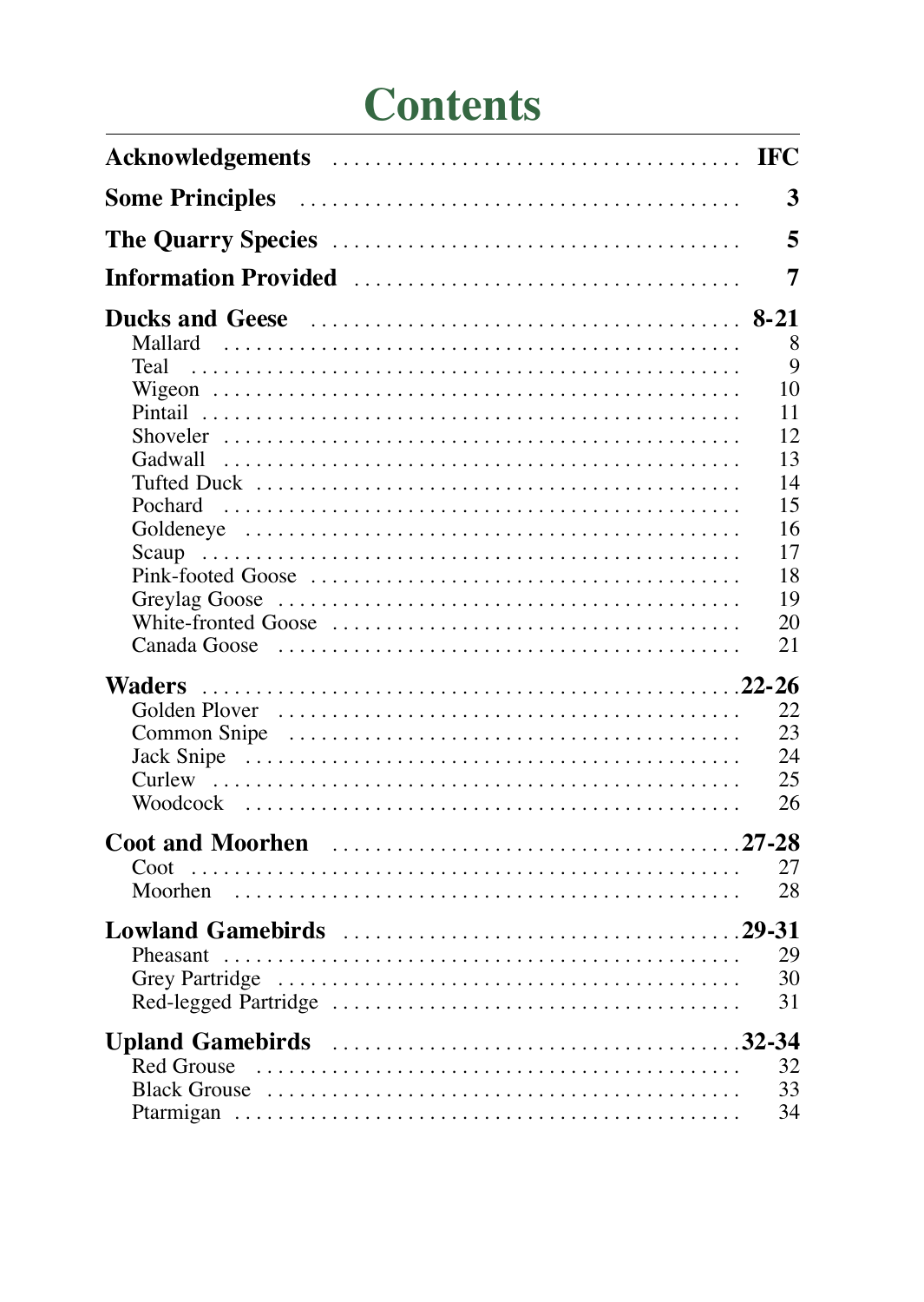|                  | 35 |
|------------------|----|
|                  | 36 |
|                  | 37 |
|                  | 38 |
| $C_{\text{row}}$ | 39 |
| Rook             | 40 |
|                  | 41 |
|                  | 42 |
|                  |    |
| <b>Mammals</b>   |    |
|                  | 43 |
| Rabbit           | 44 |
|                  | 45 |
|                  | 46 |
|                  | 47 |
| Deer             |    |
|                  |    |
| Roe Deer         | 48 |
|                  | 49 |
|                  | 50 |
|                  | 51 |
| Sika Deer        | 52 |
|                  | 53 |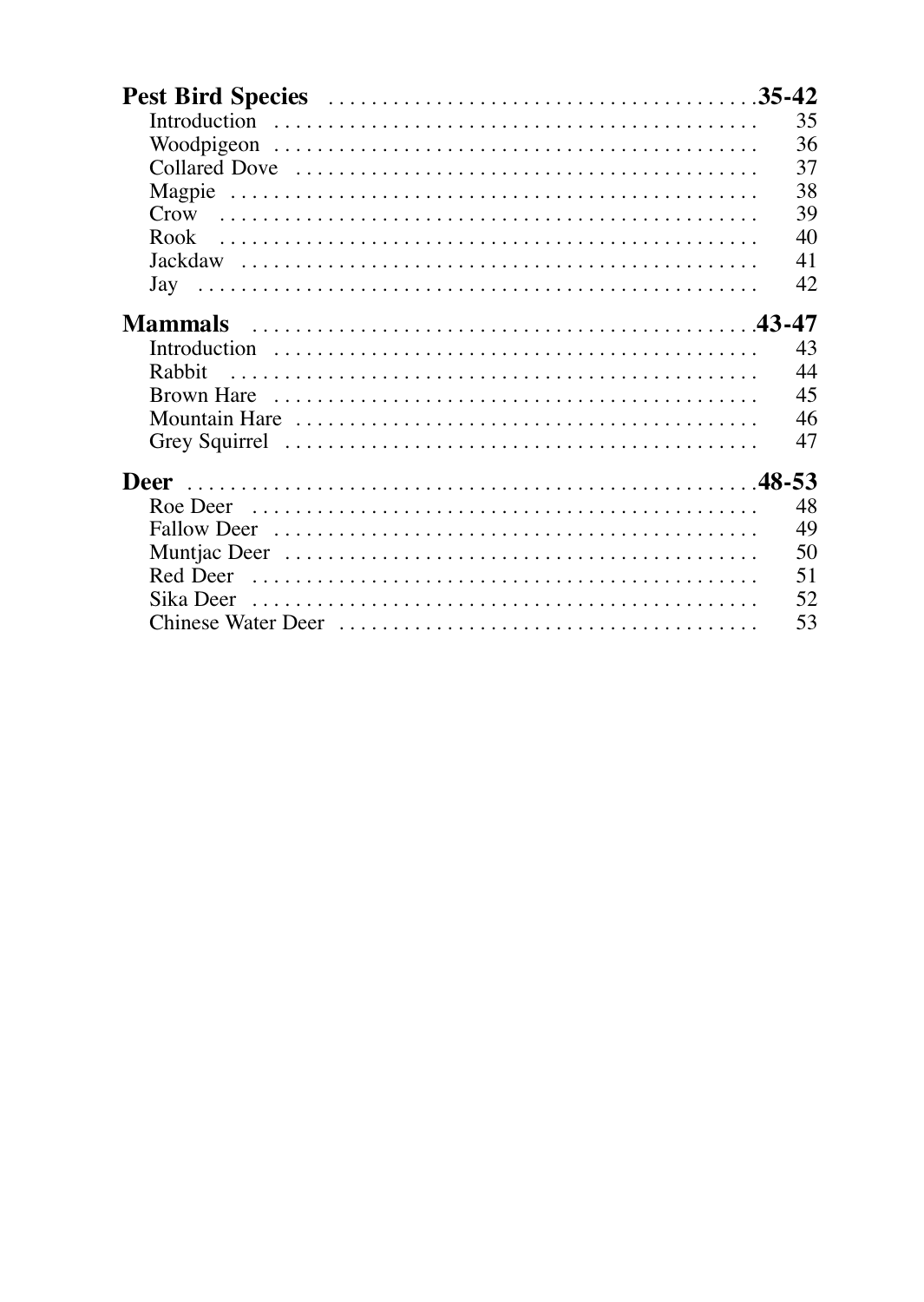Identifying your quarry is only one aspect of good shooting practice. There are many contributory factors, and understanding and applying them in the shooting field is very important, for several reasons. They will increase your success and enjoyment, keep you a responsible and considerate sportsman or sportswoman, and ensure any losses or wastage of shot birds and animals are kept to a minimum.

On the basis that you have the authority to shoot and are fulfilling all relevant legal requirements, then positively identifying your quarry is the first step. You should then take a shot only if you are sure:

- it is safe to do so
- the target is within your range
- your gun/cartridge combination is appropriate for the type and size of quarry you are shooting
- you are confident of hitting and killing the bird or animal
- you will be able to recover the shot bird or animal and, as far as possible, put it to good use.

BASC has codes of practice for all types of shooting. You are encouraged to obtain those which relate to your type(s) of shooting and be guided by the information and advice given. Do also encourage your shooting friends and associates to do the same. For the good of the sport, do not tolerate bad practice, either of your own or of others. Enjoy your shooting!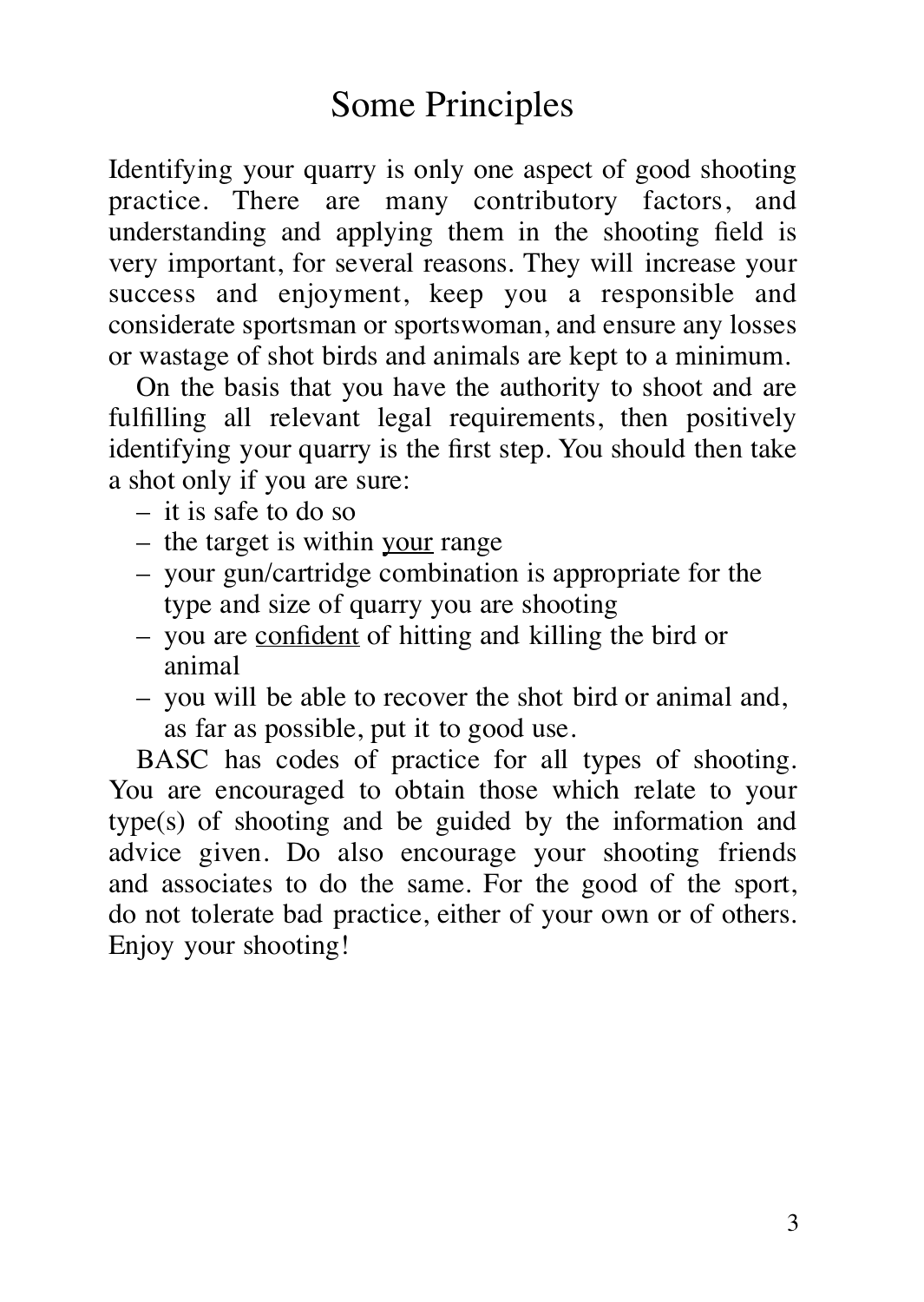**Be a part of the UK's top shooting organisation**

### **SUBSCRIBE TO 'Shooting & Conservation' MAGAZINE NOW!**

**and automatically receive the full range of BASC membership benefits**

### **JOIN TODAY**



**You will receive your full colour magazine delivered directly to your door every 8 weeks.**

**Remember - other groups or organisations may offer low costs which may look good, but do you just want cheap insurance cover?**

**If you want excellent insurance cover, free access to some of the UK's top experts in shooting, free help, advice and support from experts when you need it …**

#### **BASC is the organisation for you.**

**Just one simple phone call to BASC today will bring you the full BASC membership benefits straight away – no fuss, no delays, and no paperwork!**

- ❏ **Free and UK exclusive members-only firearms legal helpline**
- ❏ **Free help finding shooting in your area (full details available in the magazine)**
- ❏ **Free and unique shooting insurance package**
- ❏ **Unlimited access to shooting professionals for help and advice**

# **Call**

**01244 573030**

Monday - Friday, 8.30am to 6.30pm

**www.basc.org.uk**



British Association for Shooting and Conservation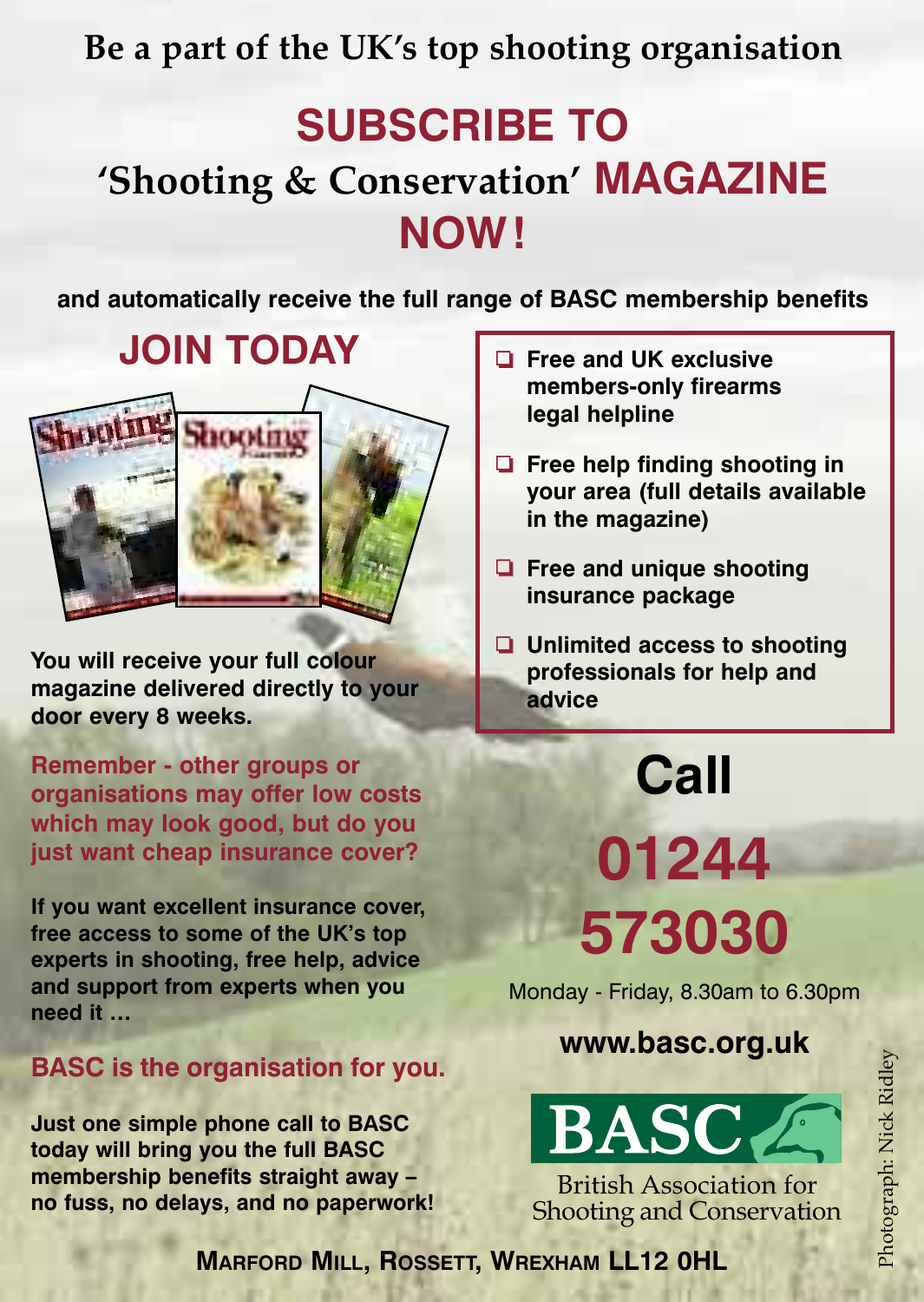### **THE QUARRY SPECIES**

This guide includes descriptions of the most popular birds and animals which may be shot under current legislation within the United Kingdom.

**Waterfowl** These comprise ducks, geese and waders, large numbers of which are migratory and visit the British Isles during autumn and winter, returning in spring to their northern breeding grounds.

**Ducks** Sexes are normally dissimilar – the male is usually highly coloured, while the female has drab plumage throughout the year. The quarry species of ducks can usefully be divided into two groups according to the way the birds feed:

*Dabbling ducks* (Mallard, Teal, Wigeon, Pintail, Shoveler and Gadwall) feed mainly in shallow water, paddling or up-ending to collect food from just below the surface. Most dabblers are typically night-feeders. Their normal pattern is to use a safe roost site during the day – frequently open water – and flight to feeding areas at dusk, returning to their roost at dawn. This generalised pattern may be complicated by local weather and feeding conditions, and will vary from species to species.

*Diving ducks* (Tufted Duck, Pochard, Goldeneye and Scaup) typically use deeper, open waters for both feeding and roosting – one site often fulfils both functions. These ducks are highly adapted to swimming and diving, as a result they move less easily on land than do dabblers. They are also slower in taking to the wing, and have to patter along the surface to gain lift.

**Geese** This group includes Britain's largest quarry bird species. Geese are often referred to as being either 'grey' (Pink-footed, Greylag and White-fronted Goose) or 'black' geese (Canada Goose). Sexes are generally similar and indistinguishable in the field. Geese typically feed during the day and roost at night, although, as with ducks, tidal cycles and moonlight will alter patterns of movement, especially of those using tidal areas for feeding. Their call notes are highly characteristic.

**Waders** This diverse group includes five quarry species. Golden Plover, Common and Jack Snipe, and Curlew occur on coastal marshes, inland waterways and moors. The Woodcock is regarded as a forest wader in view of its affinity to woodland habitats. Sexes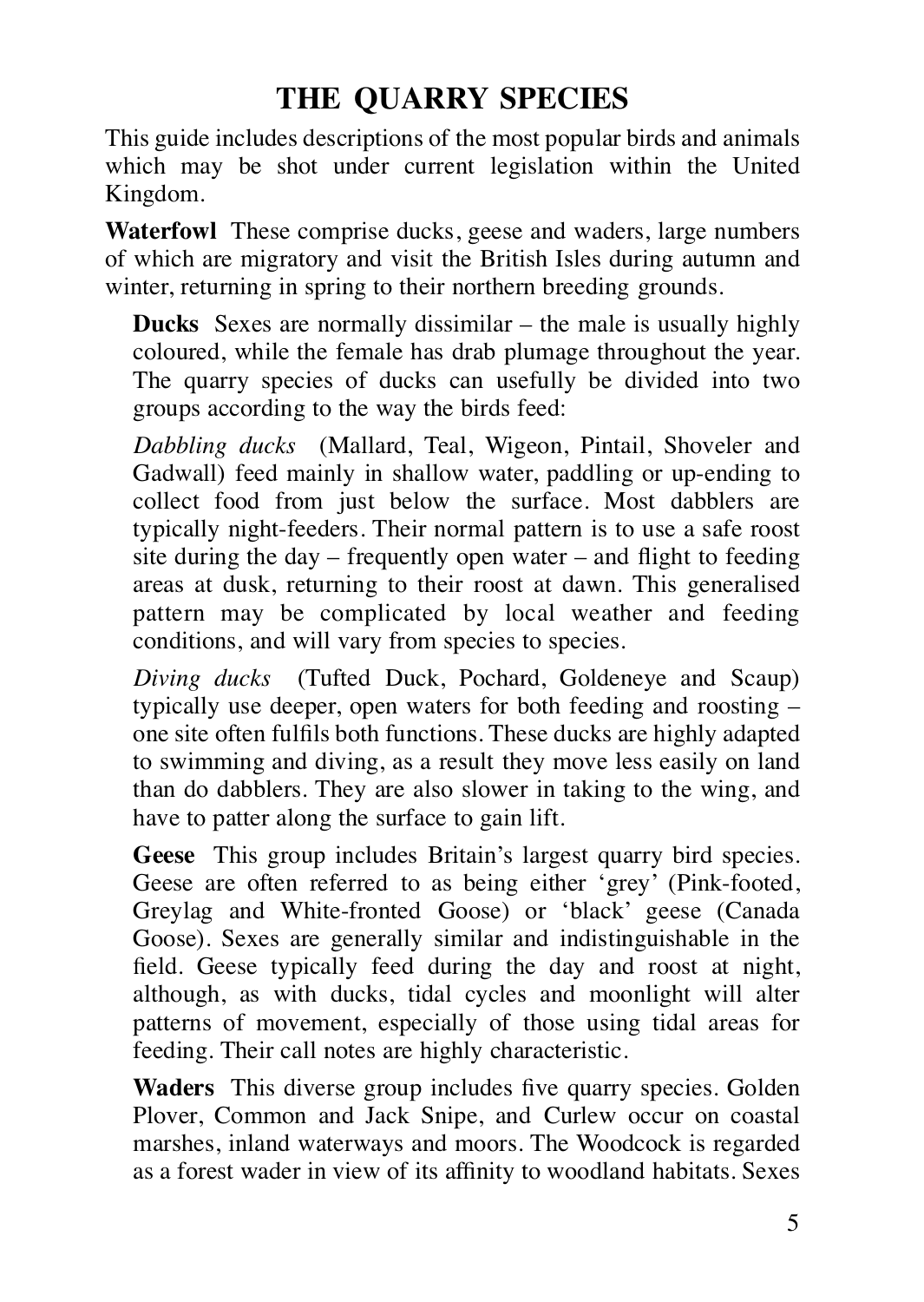of waders generally are indistinguishable in the field.

**Coot and Moorhen** These members of the Rail family are readily recognised and found in a wide range of marsh and open water habitats.

**Gamebirds** Gamebirds comprise two main groups according to habitat preference. They are largely ground-dwelling birds and tend to fly only when forced to do so. When flushed from cover they take off noisily and once airborne their flight is strong and direct, characterised by short bursts of whirring wing beats alternating with gliding on down-curved wings.

*Lowland gamebirds* (Pheasant, Grey Partridge\* and Red-legged Partridge) are closely associated with lowland agricultural and woodland habitats, where they are commonly managed for shooting.

*Upland gamebirds* (Red and Black Grouse\* and Ptarmigan) have quite distinct and different habitat requirements. Red Grouse are characteristic of open heather moor and Black Grouse are found typically in moorland and adjacent forest-edge habitats. Ptarmigan occur on higher rocky mountain tops.

**Pest bird species** Certain bird species, commonly regarded as pests, can be shot at any time of the year, by authorised persons, under the terms of general licences issued by approved statutory authorities. These include Woodpigeon and Collared Dove\*\*, members of the crow family (Carrion Crow, Hooded Crow, Rook, Jackdaw, Magpie and Jay\*\*), and Canada Goose in England.

**Mammals** This group comprises small mammals such as rabbits and hares, and six deer species, all of which are shot for sporting purposes and crop and tree protection.

*Small mammals* The four quarry species described comprise the closely-related herbivores: Rabbit, Brown Hare, Mountain (Blue) Hare and Grey Squirrel.

*Large mammals* These comprise Roe Deer, Fallow Deer, Muntjac Deer, Red Deer, Sika Deer and Chinese Water Deer. These animals can be shot but under differing legal and other circumstances that apply to the preceding bird and mammal species, not least the need for firearms certificates.

\*Should only be shot in accordance with Game & Wildlife Conservation Trust (GWCT) guidance (www.gct.org.uk). \*\*Protected in Northern Ireland.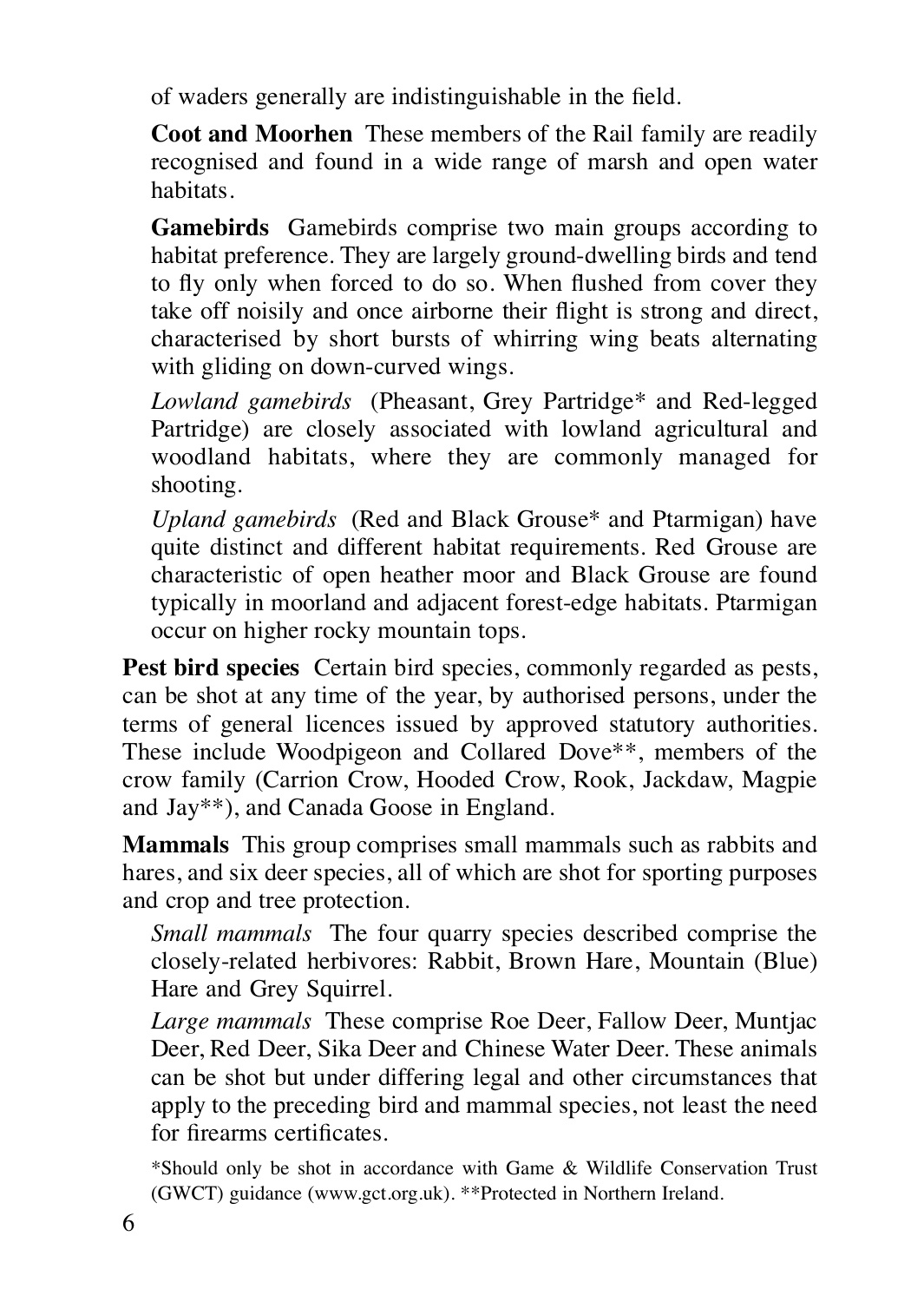#### **INFORMATION PROVIDED**

In the following species descriptions the common name of each species is followed by its scientific (Latin) name. Size refers to the average length of the adult from the tip of its bill or nose to the end of its tail, with ranges given for species with marked size variation.

Male birds are distinguished from females by the symbols  $\delta$  and  $\varphi$ , respectively.

#### **Key to Shooting Seasons**

The closed season is shaded and dates of opening and closing of each season are specified. All information refers to the UK (England, Scotland, Wales and Northern Ireland) unless otherwise specified.

*Example:* Season opens 1 September; closes 31 January inland and 20 February on foreshore.

|          |               |  | - - - |  |  |                  |  |
|----------|---------------|--|-------|--|--|------------------|--|
| c.<br>vл |               |  |       |  |  | <b>INLAND</b>    |  |
|          | $\sim$<br>20. |  |       |  |  | <b>FORESHORE</b> |  |

#### **Licences**

Game licences are no longer required in England and Wales, as from August 2007, but are still required in Scotland and Northern Ireland.

You do not need a game licence to shoot ducks or geese.

To shoot any of the pest bird species (see page 35) you do not need to be in possession of a general licence (there are several licences covering different species and circumstances), but must adhere to the terms and conditions of it. It might be prudent though, to carry a copy when you are shooting these species. For further details please contact BASC.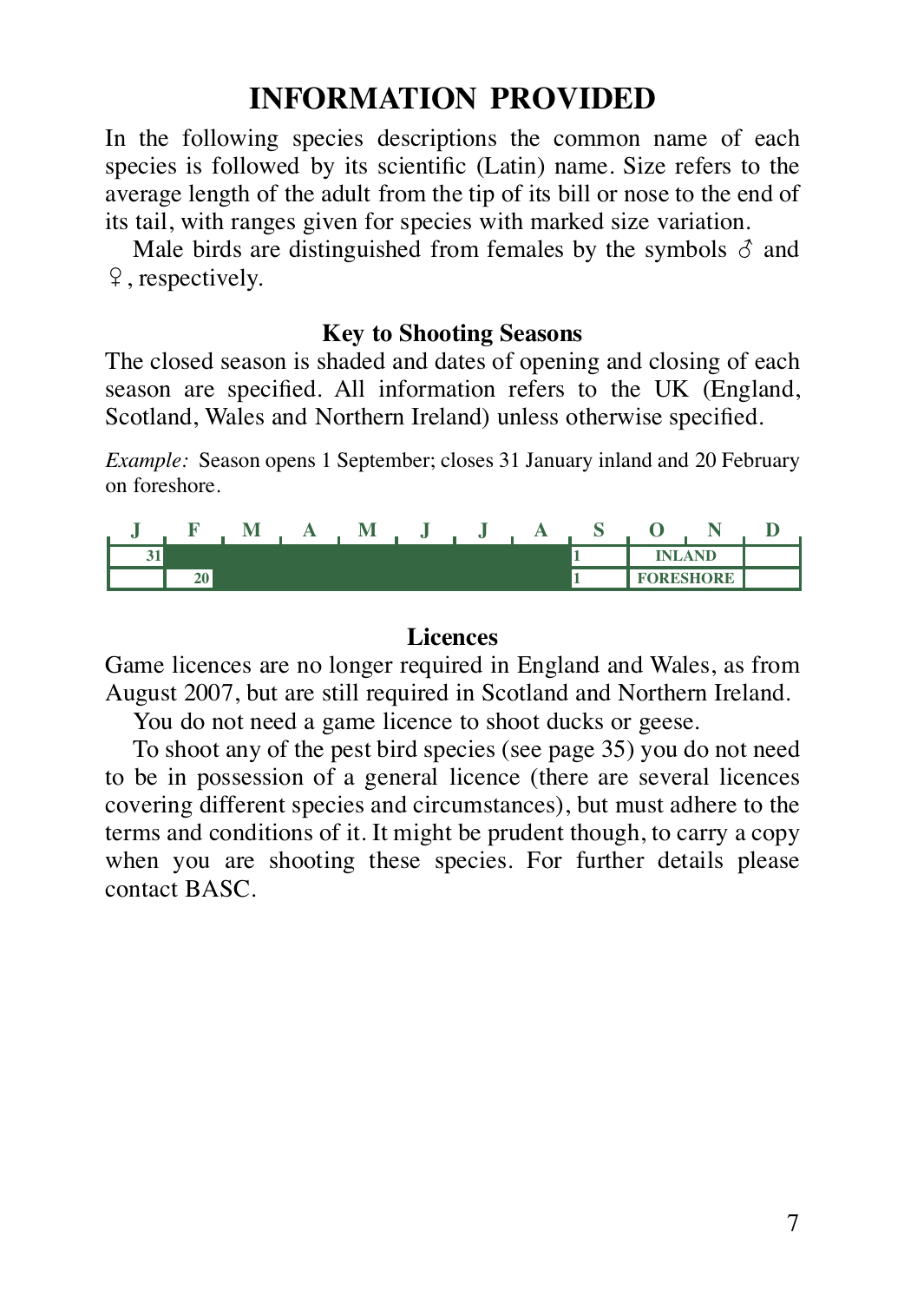

Large heavily-built dabbling duck with rather long head and bill. Adult male characterised by glossy, dark-green head, white collar and purple-brown chest; rest of plumage mainly light grey, tail white with black central feathers. Female dull, mottled brown. Both sexes have purple speculum (metallic, coloured feathers on upper wing) bordered by white wing bars, particularly conspicuous in flight. Juvenile plumage similar to female.

Colouring of male resembles male Red-breasted Merganser (protected). Female similar to female Wigeon, Pintail, Shoveler and Gadwall, but both male and female Mallard are bigger and more heavily built.

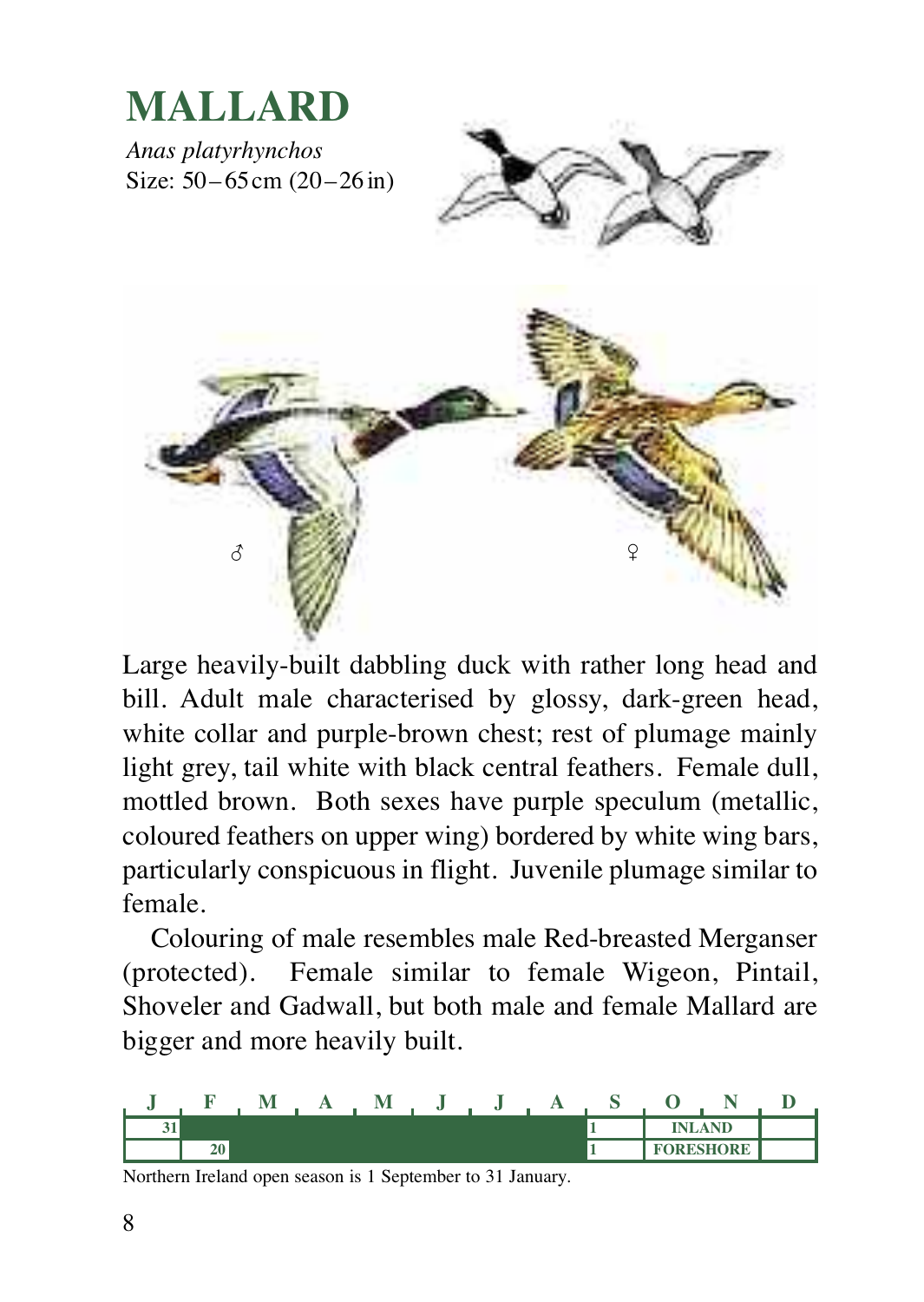

Small compact dabbling duck with narrow pointed wings. Male characterised by conspicuous grey plumage contrasting with dark chestnut head, creamy-buff patch on each side of black under-tail feathers and prominent white stripe along shoulders; breast cream coloured, spotted with black; underside white. Female mottled brown with paler cheeks and whitish underside. Juvenile similar to female with spotted under parts.

Only species of similar size is Garganey (protected) – a summer visitor.

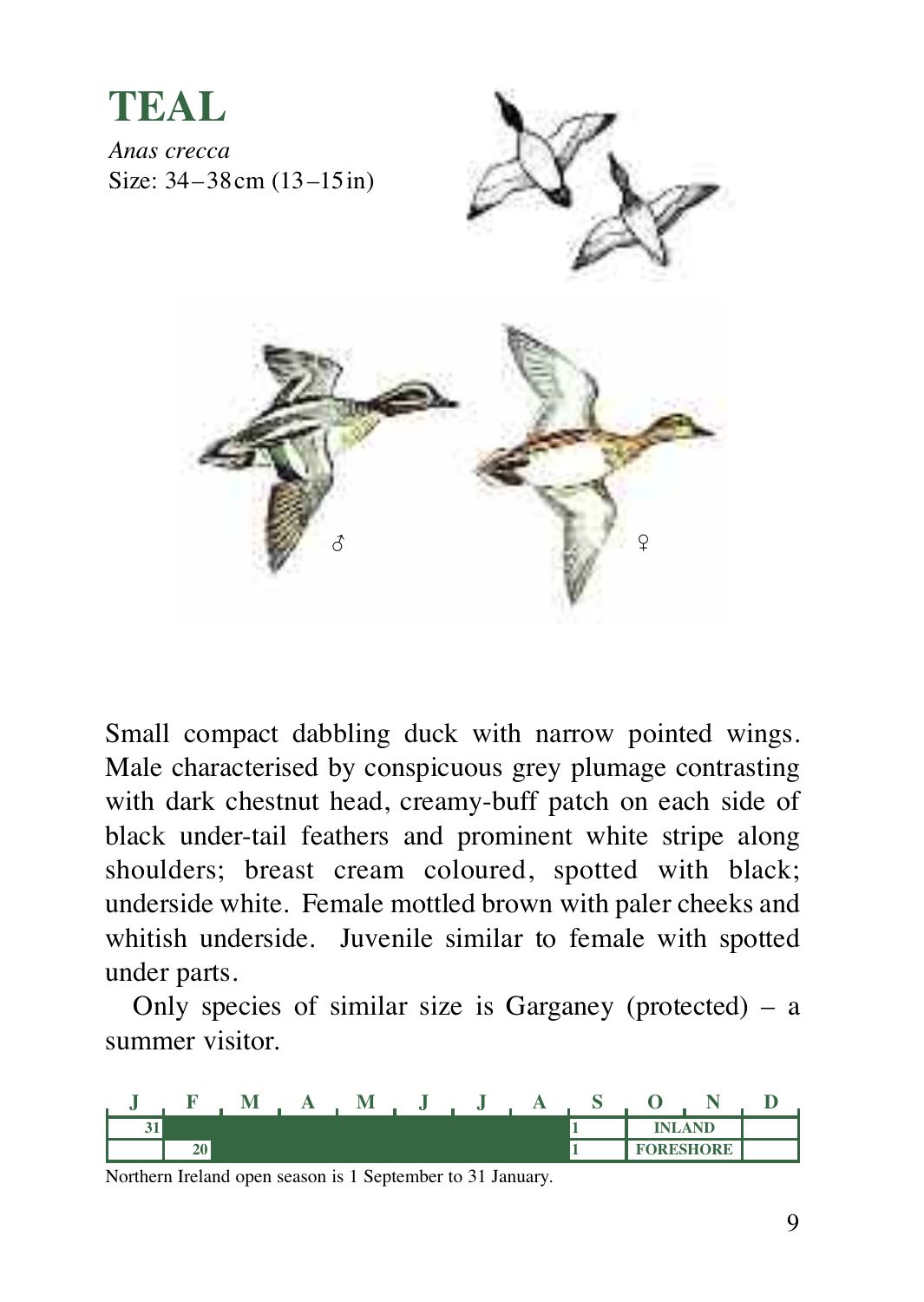

Medium-sized, short-necked, compact dabbling duck with small bill, pointed tail and narrow wings. Male is mainly grey with buff forehead and crown, chestnut head, chest pinkishbrown, white under parts; white shoulder patch readily seen in flight. Female duller; brown plumage tinged rufous, white underside, green speculum fringed with white wing bars. Short bill and dark, pointed tail useful identifying characters.

Female resembles other female dabbling ducks, especially Mallard, Pintail, Shoveler and Gadwall.

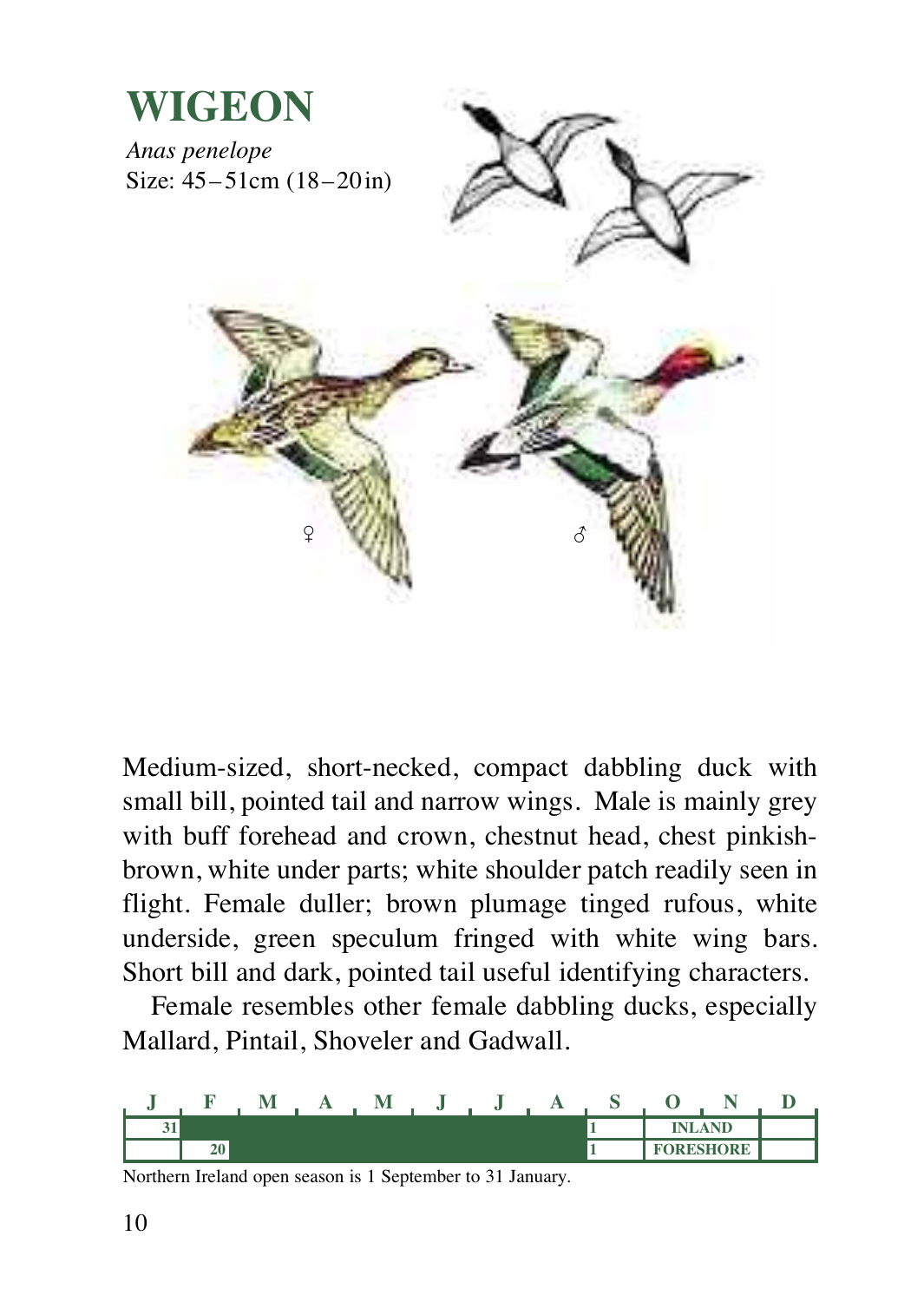

Large slim dabbling duck with long neck and long narrow tail. Male has dark brown head, and back of neck, pure white breast, sides and front of neck, extending as white streak up side of head; under parts white; back and flanks light grey; rump black; wings grey and brown with green speculum conspicuous in flight. Female duller, grey-brown plumage and no discernible wing pattern in flight, except a light trailing edge to inner wing. Juvenile resembles female, but generally darker and more uniform.

Although male readily distinguished, female resembles other female dabbling ducks, particularly Mallard, Wigeon, Shoveler, and Gadwall.

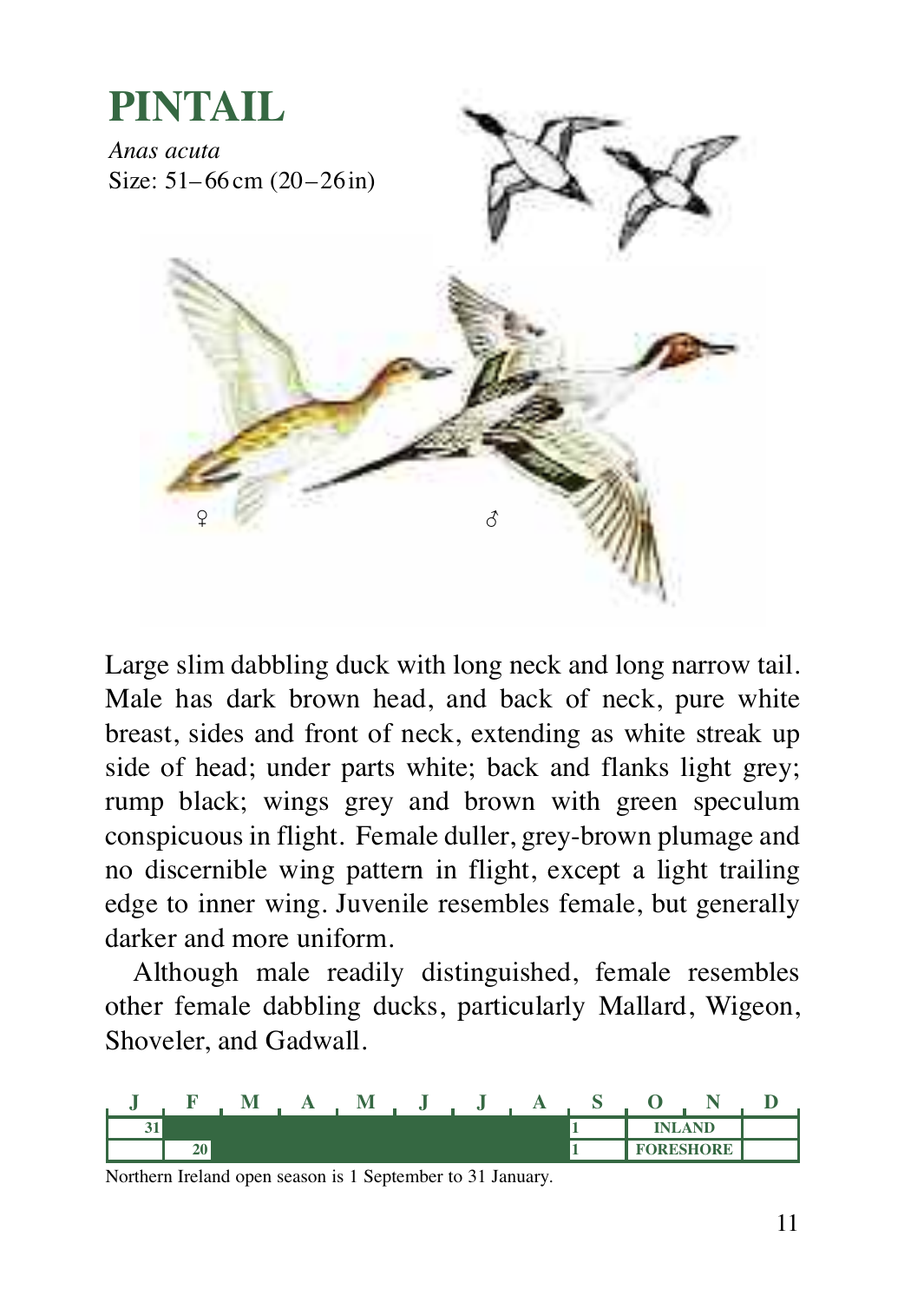

Medium-sized dabbling duck; both sexes characterised by very large, spoon-like bill, large flattened head and short neck. Male has striking dark-green head, chestnut flanks and belly contrasting with pure white chest, pale blue forewing, green speculum edged with white. Female mottled brown, with similar but duller blue forewing and green speculum. Juvenile a dull version of female.

Plumage of female similar to that of female Mallard, Wigeon, Pintail, and Gadwall.

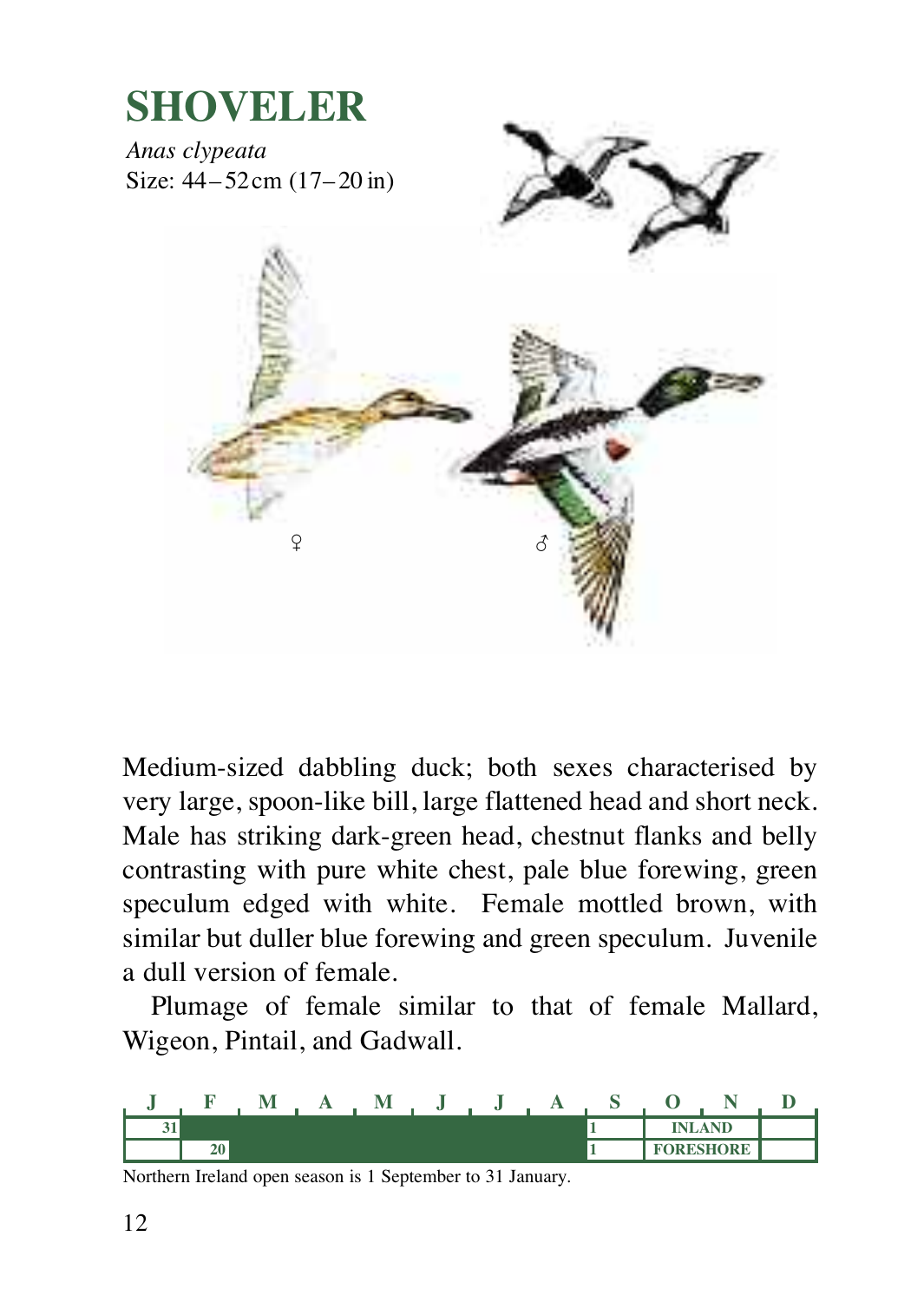

Medium-sized dabbling duck of uniform appearance. Male uniform grey-brown with conspicuous black rump; white speculum forms bold white patch on trailing edge of wing, seen readily in flight; upper wing feathers chestnut and black. Female dull, mottled brown, with white belly and white wing patch as male. Juvenile much like female but well marked with streaks and spots on underside and darker upper parts.

Size close to that of Mallard; female plumage resembles female Mallard, Wigeon, Pintail and Shoveler.

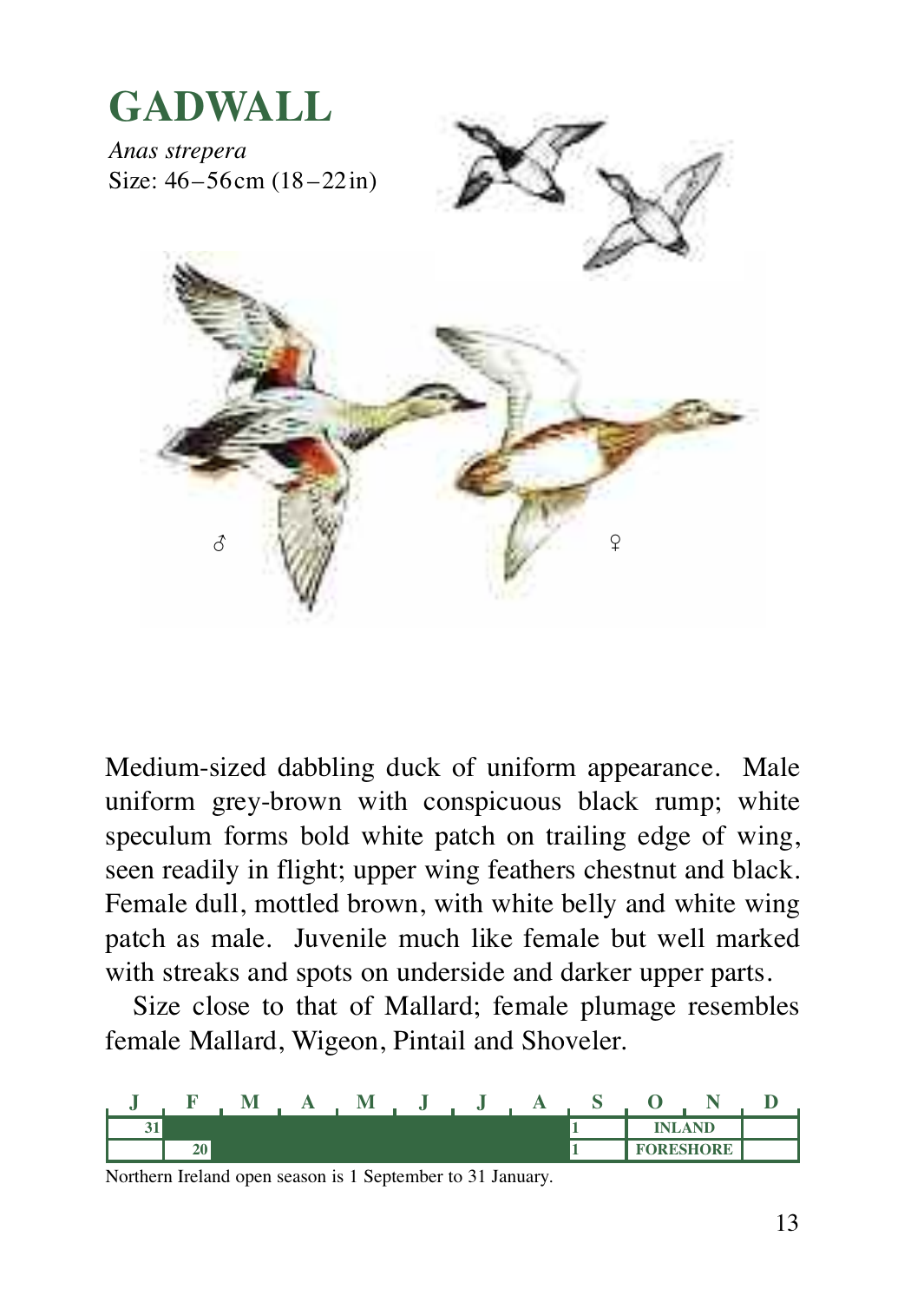

Small, compact diving duck. Adult male black with white flanks and belly; rounded head and drooping crest. Female rich dark brown head and back; flanks and underside paler; crest shorter than male. In flight both sexes appear black with white belly and a distinctive broad white wing bar. Juvenile resembles female.

Male resembles male Scaup (protected except in N. Ireland); female similar to female Pochard and Scaup.

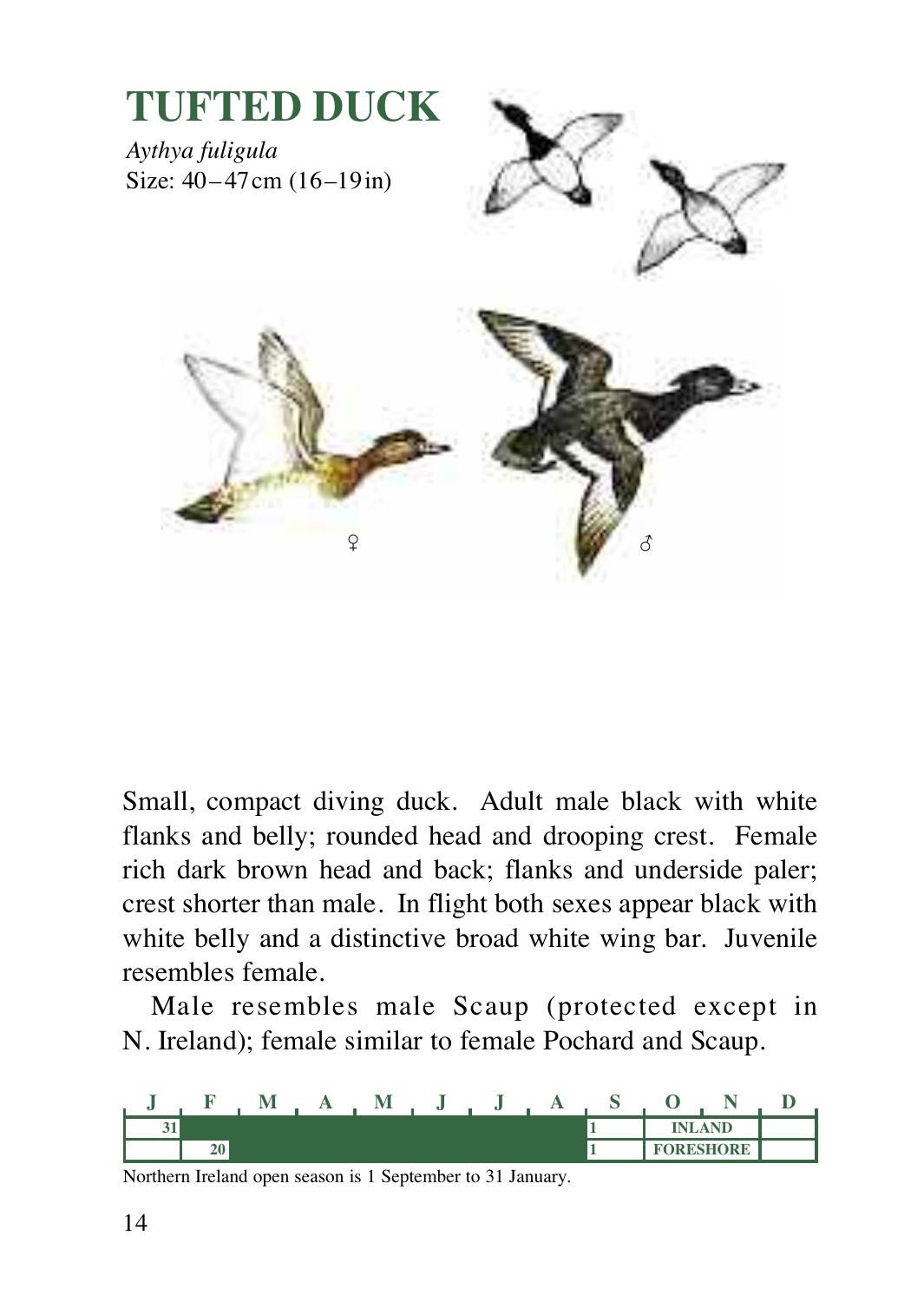

Medium-sized diving duck with short-necked 'dumpy' appearance on water, and long broad bill. Male has dark chestnut head and neck contrasting with pale grey back and flanks, black breast and tail. Female uniform dull brown, slightly paler around face. Both sexes characterised in flight by absence of white on wings; forewing dark grey. Juvenile resembles female.

Male readily distinguished; female resembles female Tufted Duck and Scaup (protected except in Northern Ireland).

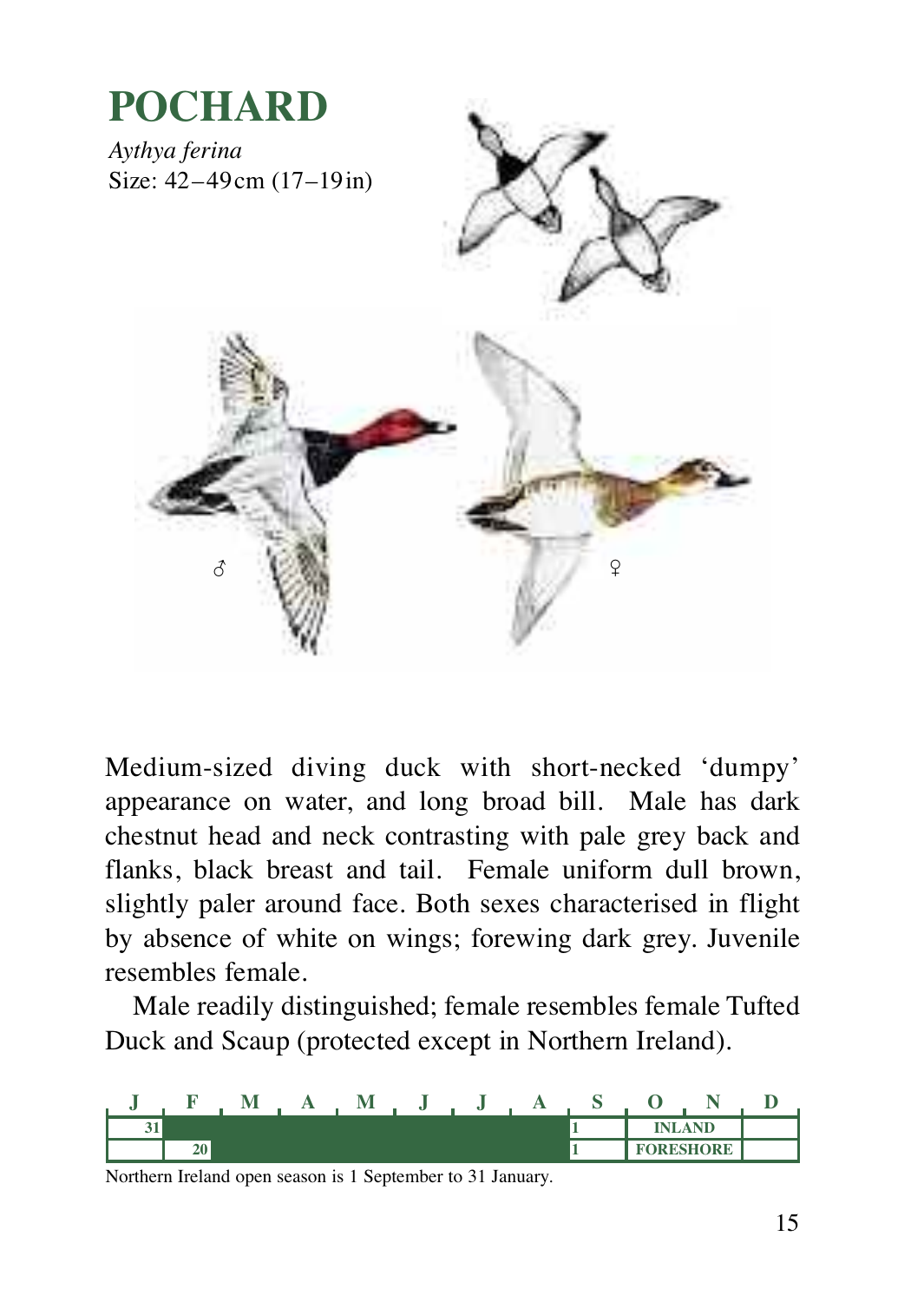

Medium-sized, stocky sea duck. Male has high-crowned, 'triangular' dark head and short bill, with greenish-purple gloss and circular white patch on cheek; neck and under parts white contrasting with black back and rump and grey tail; white inner wing readily seen in flight. Female smaller than male; has chocolate-brown head, pale blue-grey upper parts with white under parts, grey flanks and tail; wings dark with conspicuous white patch similar to male. Juvenile resembles female.

Both sexes readily distinguished from other diving ducks.

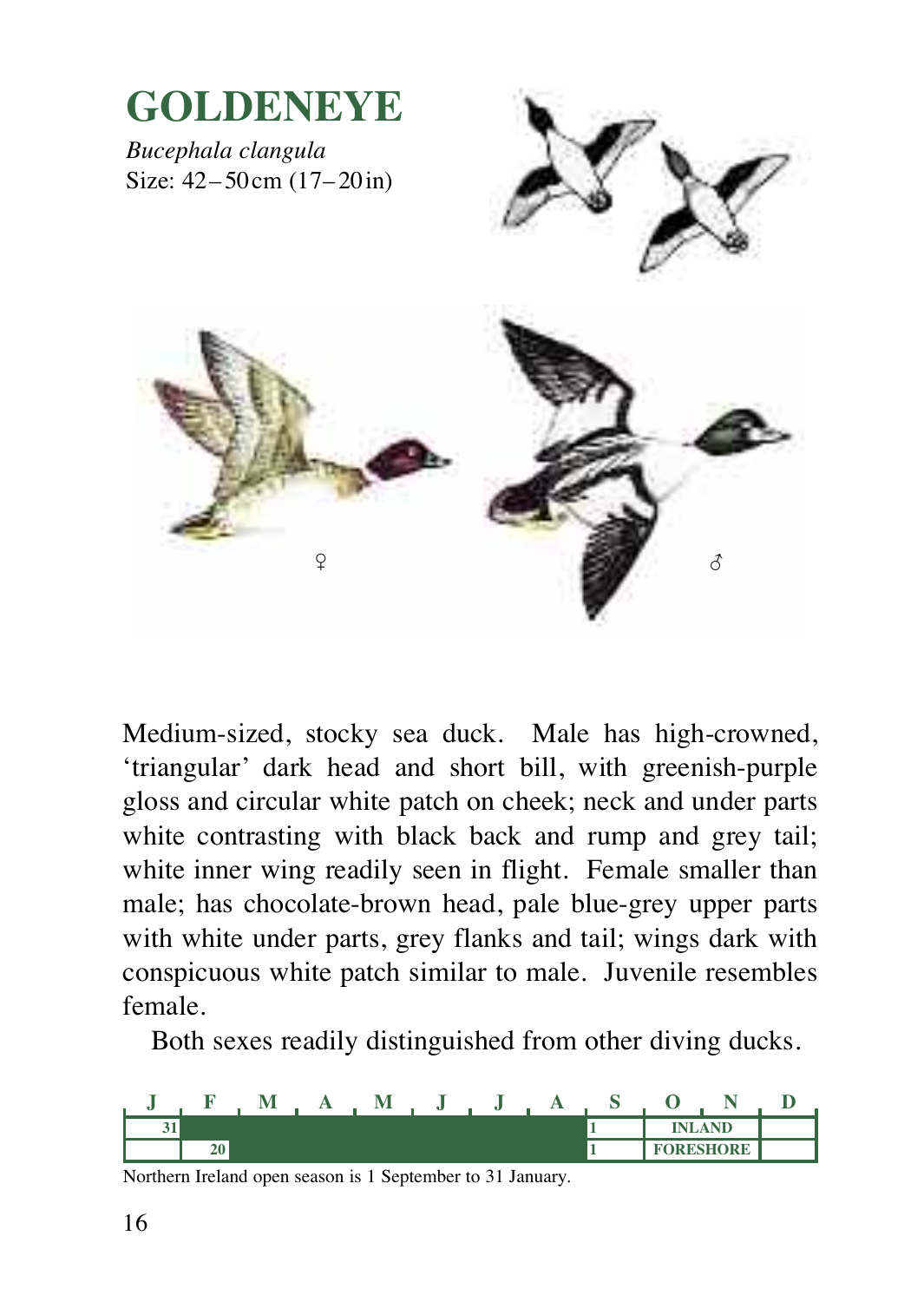

Medium-sized, compact, broad-bodied diving duck with large, wide bill and large, round head, lacking any crest; male has black head, breast, and stern, pale grey back, and white flanks and belly. Sexes dissimilar and seasonal differences in both. Juvenile closely resembles adult female.

Can be confused with Tufted Duck and male Pochard.



Protected in England, Wales and Scotland.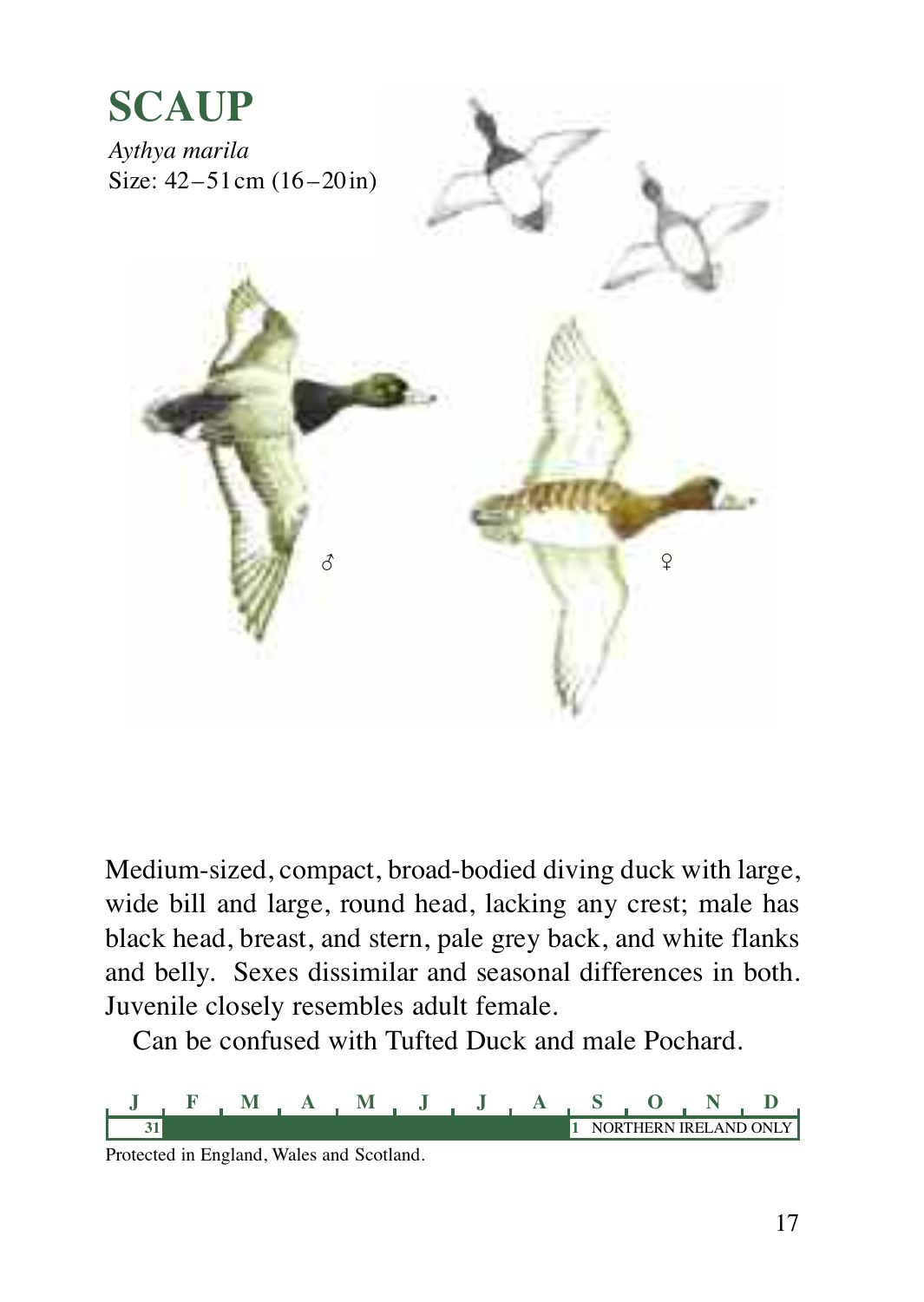### **PINK-FOOTED GOOSE**

*Anser brachyrhynchus* Size: 60–76 cm (24–30 in)



Medium-sized, pinkish-grey goose characterised by dark head and neck, contrasting with pale brownish body. Bill is small and short, dark-coloured with a pink band; feet and legs are pink. Back and wings grey; paler forewing noticeable in flight. Young birds darker and more uniform above, mottled appearance below compared with more uniform colouring of adults.

Can be confused with Greylag, White-fronted Goose (protected in Scotland), especially immature birds, and Bean Goose (protected).

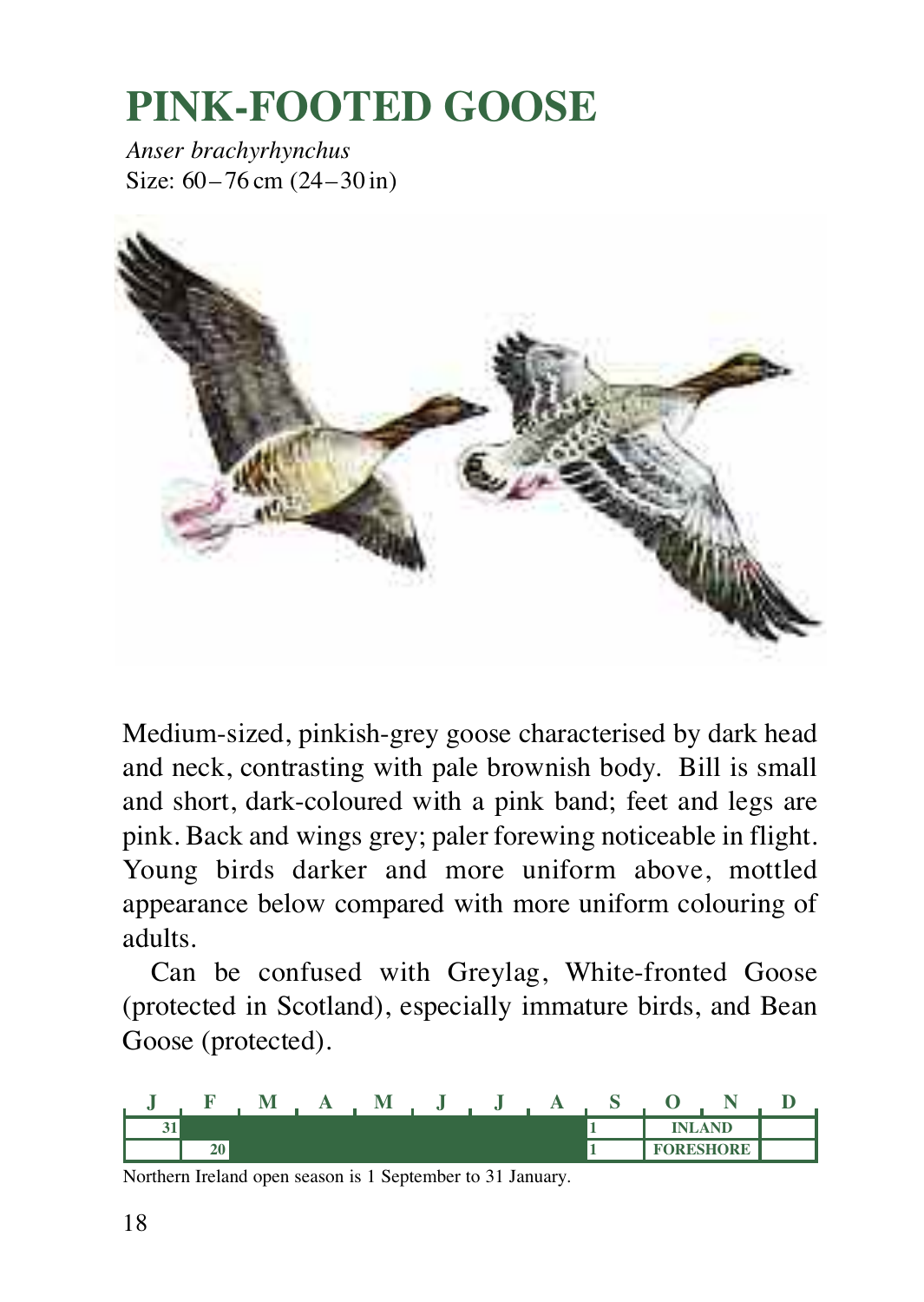### **GREYLAG GOOSE**

*Anser anser* Size: 75–90 cm (30–35 in)



Large, big-headed, thick-necked, heavy grey goose. Head, neck and most of body uniform pale brownish-grey. Characterised by large size, heavy head and neck with stout bill, and very pale bluish-grey forewing – the latter especially distinctive in flight. Bill bright orange; legs flesh pink. Breast often spotted with black. Young birds similar to adults but generally unspotted, with greyer legs.

Can be confused with Pink-footed and White-fronted Goose (protected in Scotland) especially immature birds, and Bean Goose (protected), but all these are smaller and more slightly built by comparison.

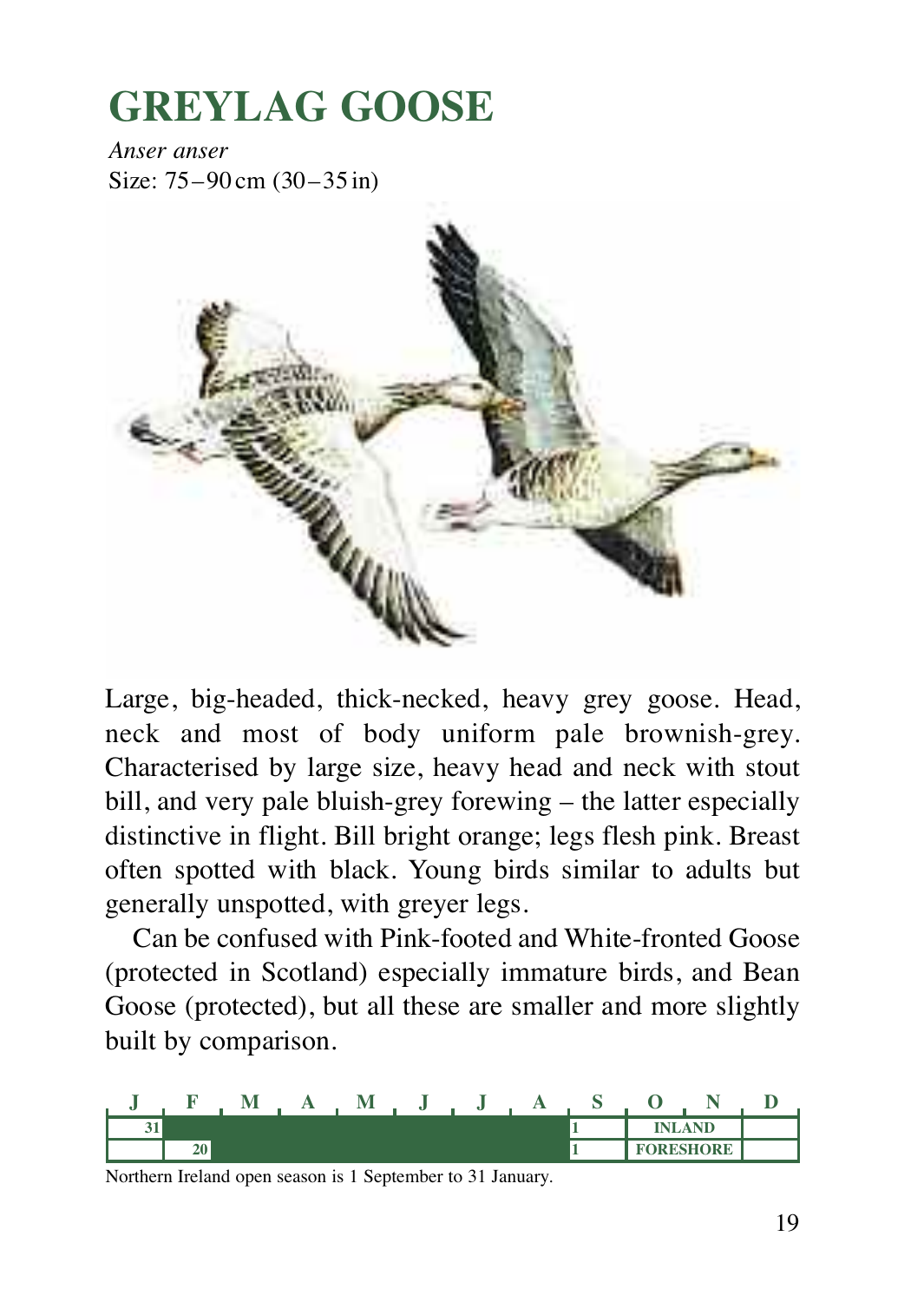

Two races of the White-fronted Goose regularly occur in the British Isles: the European White-front *(Anser a. albifrons)* and the Greenland White-front *(A. a. flavirostris)*. The two races are distinguishable in the field and have markedly different winter ranges, but they are both protected in Scotland. The following description relates to the European White-fronted Goose as there is no open season for Whitefronted Goose in Scotland where the majority of the Greenland race occurs.

Medium-sized grey-brown goose characterised by white band at base of upper bill and black bars on belly. Amount of black on underside very variable. Young birds lack these characteristics, but are normally found amongst adults. Generally dark greyish-brown plumage, fairly long pink bill, orange legs.

Can be confused with Pink-footed Goose (especially immature birds), Greylag and Bean Goose (protected), but generally distinguished by small size, uniformly dark plumage.



Protected in Northern Ireland and Scotland.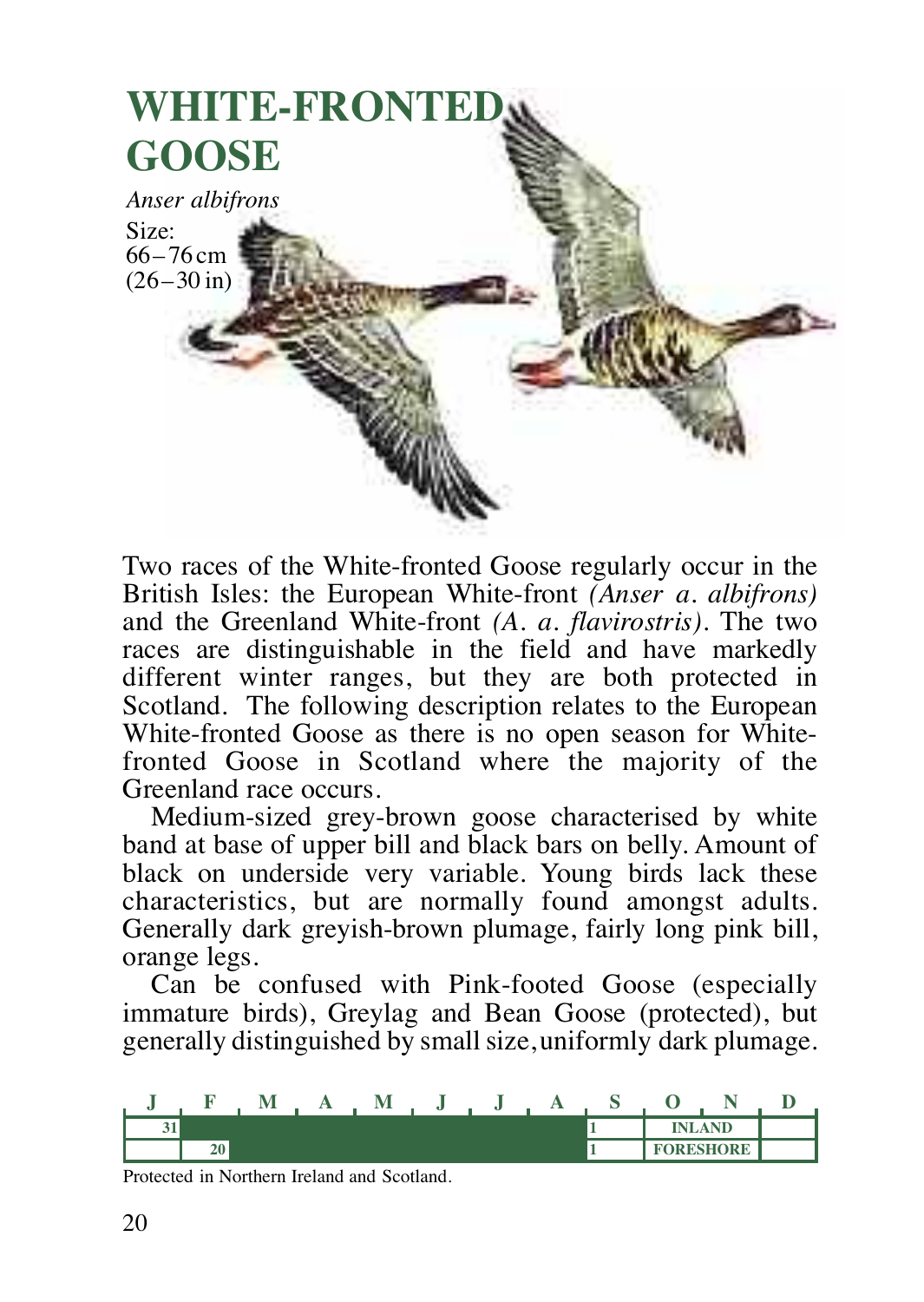### **CANADA GOOSE**

*Branta canadensis* Size: 91–102 cm (36–40 in)



Very large grey-brown goose with long neck; black head and neck with distinctive white patch extending from chin across cheeks to behind eye. Body dark above; paler brown flanks and under parts; tail black with white inner band. Bill and legs black. Males and females similar. Young birds similar to adults, and generally indistinguishable in field.

Not easily confused with other species of goose. The largest European goose: much larger than Brent and Barnacle Goose (both protected), with characteristic black and white pattern on head and neck.



Northern Ireland open season is 1 September to 31 January.

Canada Geese are also included on certain general licences in England. See page 35.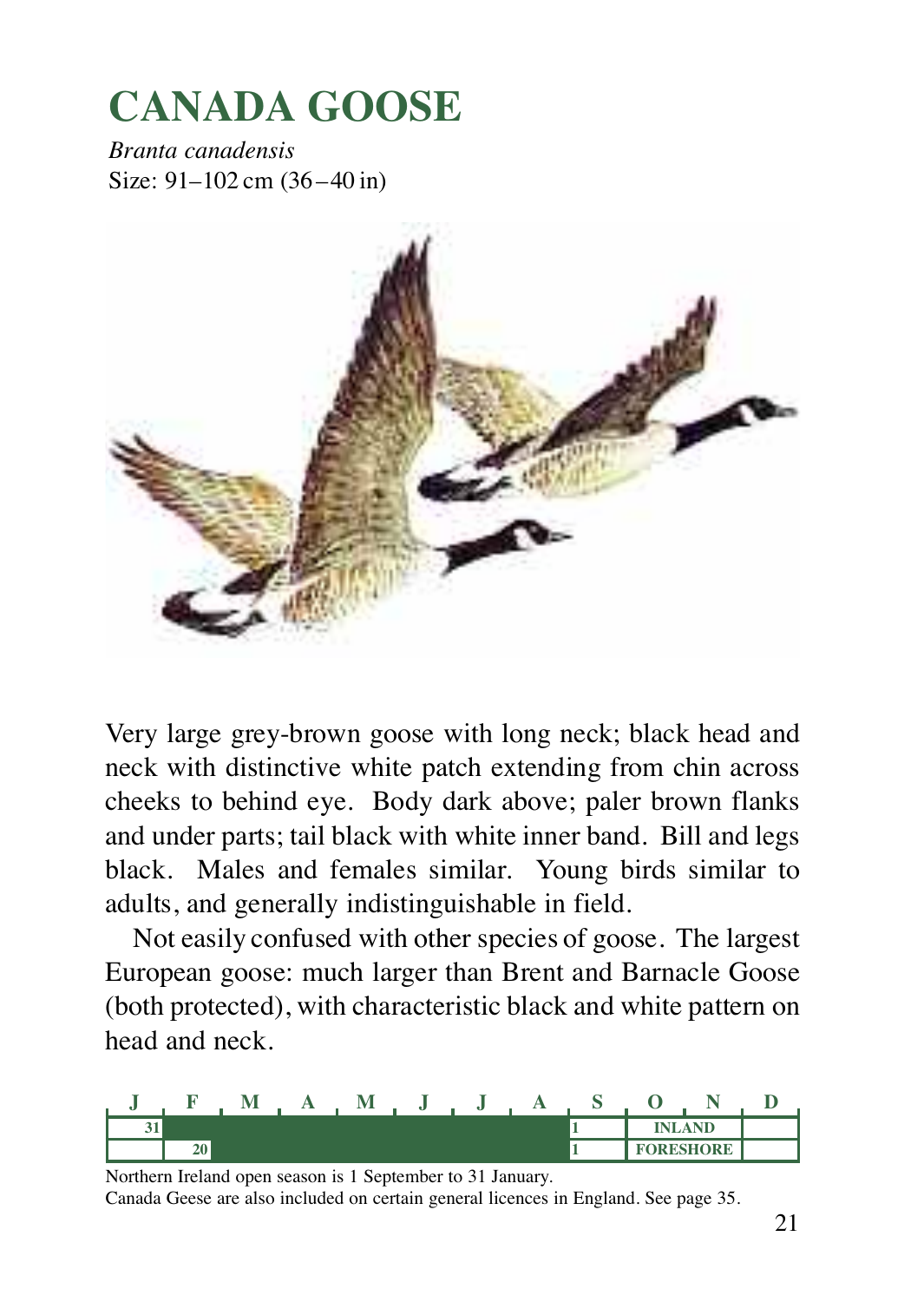### **GOLDEN PLOVER**

*Pluvialis apricaria* Size: 28 cm (11in)



Medium-sized wader with short, straight bill and rounded head. Distinguished in all seasons by rich gold and black spotted plumage on back and wings, white underwing, and dark tail; no wing bar. In winter underside and face whitish, mottled gold-brown. Sexes similar. Juvenile plumage more uniform than adult, paler above and darker below.

Confusion most likely with Grey Plover (protected).

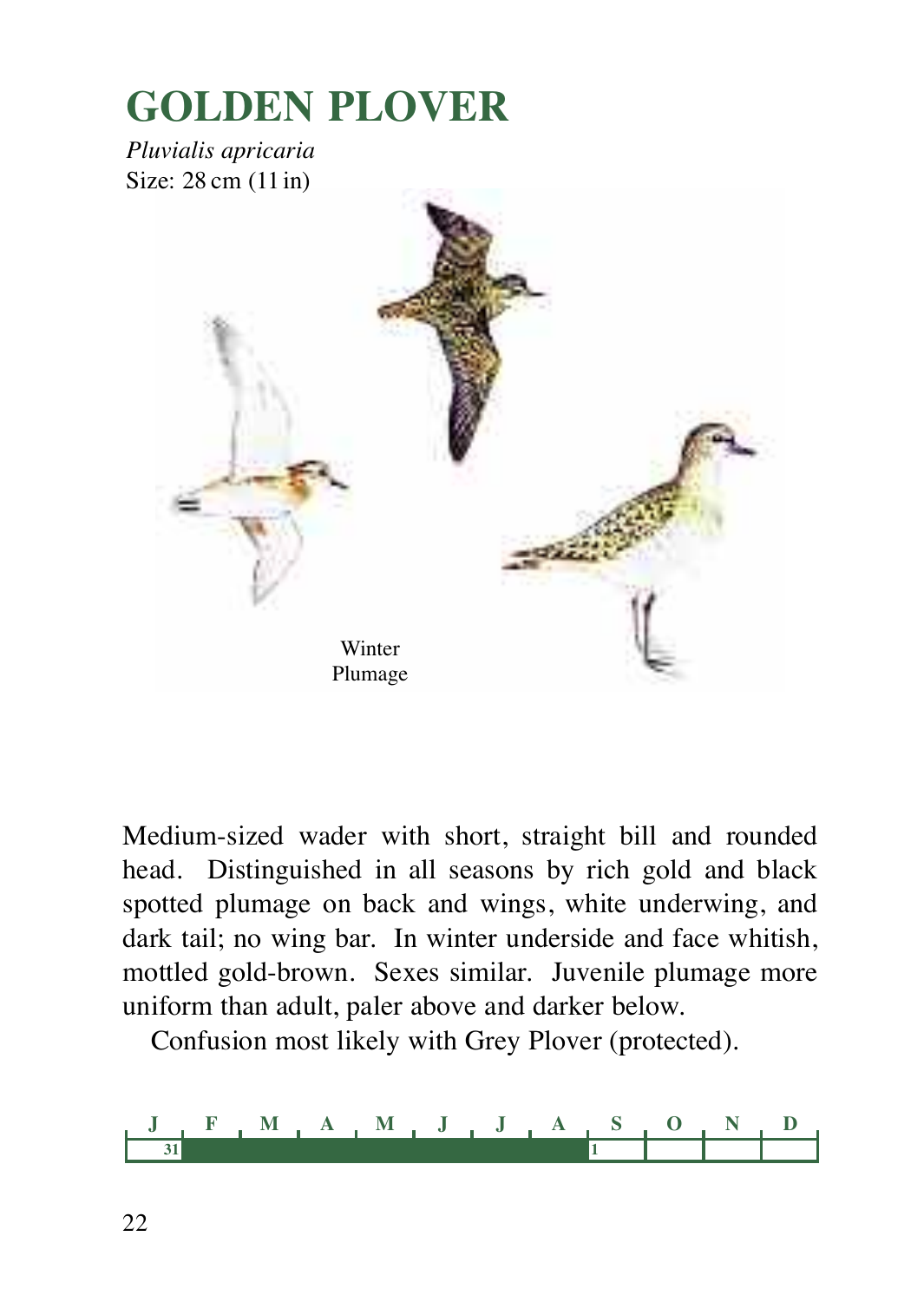

Small brown wader with characteristic long, straight bill. Upper parts rufous brown and black with golden buff stripes on head and back; under parts white with dark brown markings and pale barred flank. White trailing edge to wing in flight. Juvenile resembles adult.

Characteristic zig-zag flight pattern when disturbed. Most easily confused with Jack Snipe (protected except in Northern Ireland).

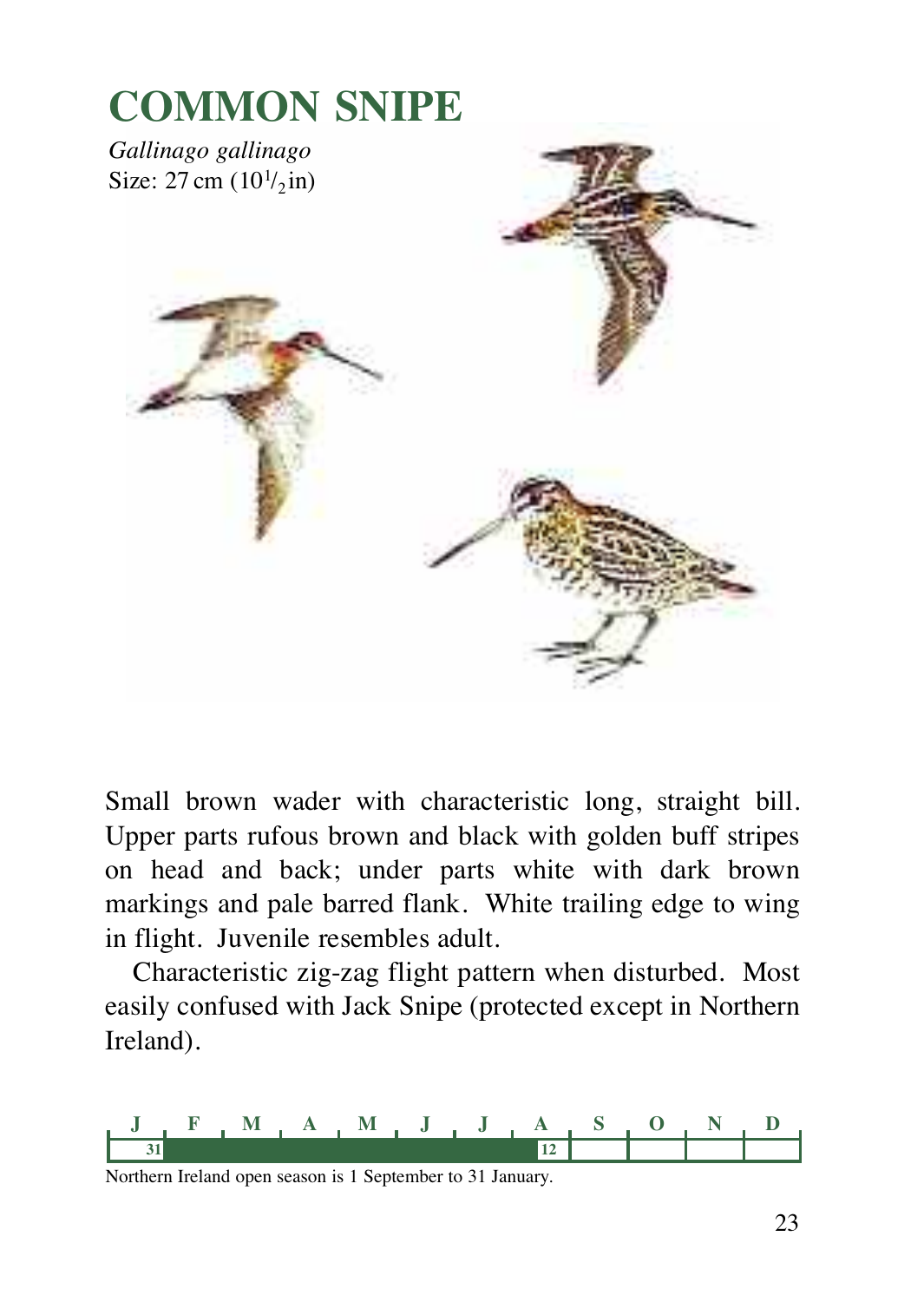

*Lymnocryptes minimus* Size: 17–19cm (7in)



Small, relatively short-billed and large-headed snipe, with dark plumage, and rather slow, reluctant flight. Longitudinal back stripes obvious at close range; flanks mottled or softly streaked, not barred. Tail wedge-shaped. Almost silent except when displaying.

Sexes similar. Juvenile not separable in field.

Distinguished from Common Snipe by smaller size, and when flushed (often at close range) rises silently, flying a short distance and falling back to ground.



Protected in England, Wales and Scotland.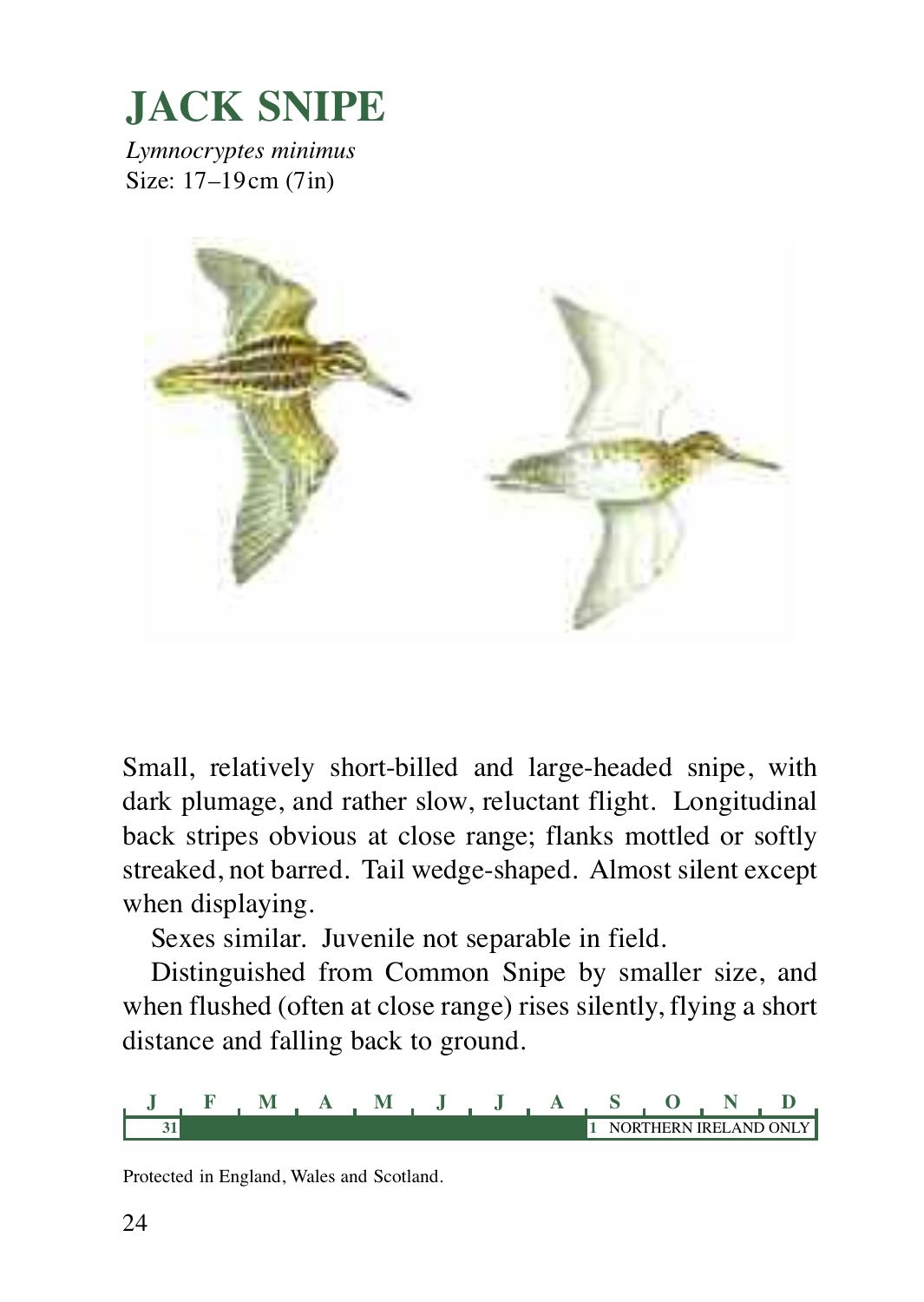

*Numenius arquata* Size: 50–60cm (20–24in)



Large, bulky wader, with remarkably long and curved bill, long legs, and rather uniform plumage. Plumage grey-brown, often looking dun at distance but intricately marked at close range. No striking flight pattern except for prominent white rump and lower back.

Sexes similar, though bill of male generally shorter. Juveniles separable only at close range.

**J FMAMJ J A S OND 31 1** NORTHERN IRELAND ONLY

Protected in England, Wales and Scotland.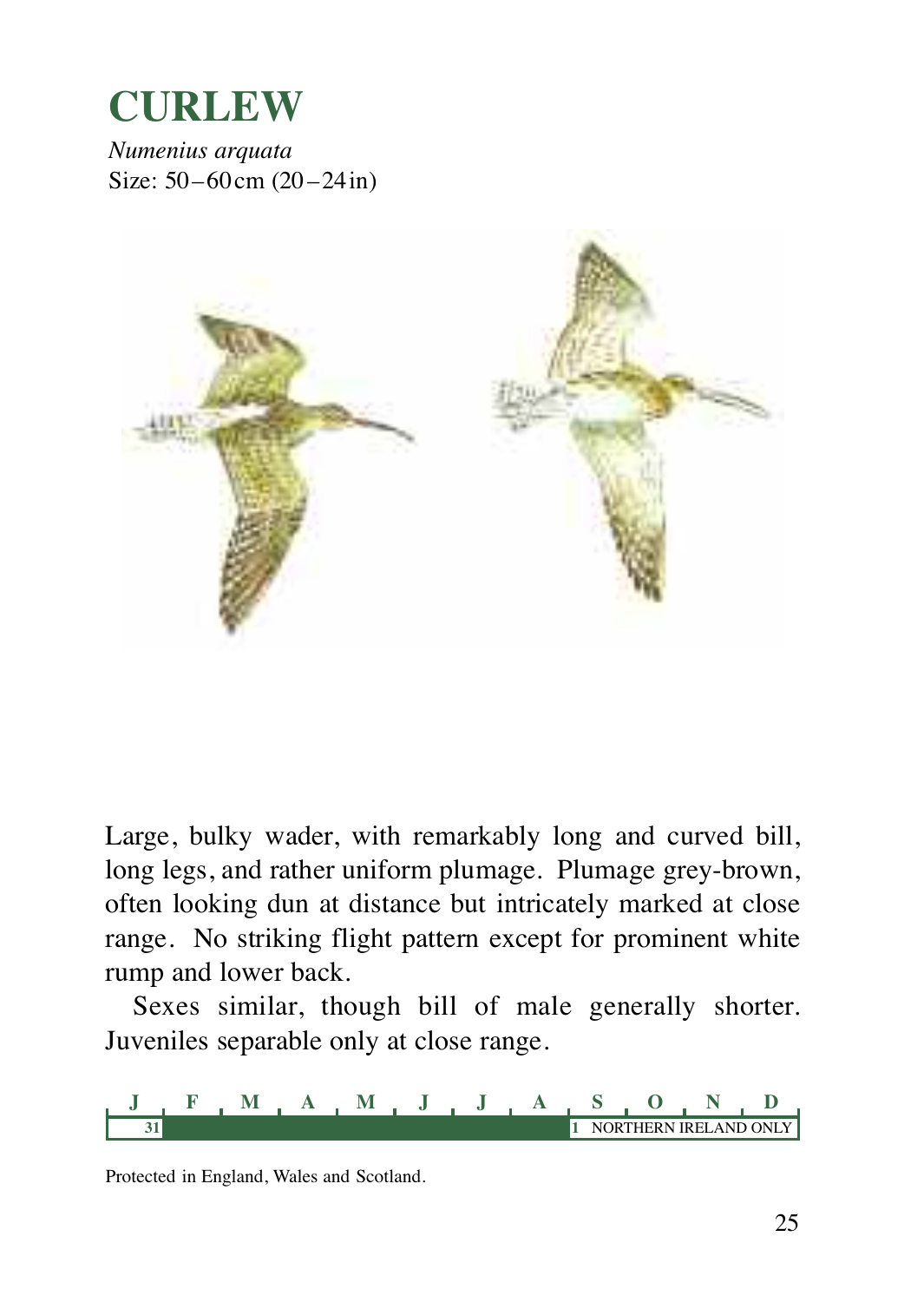### **WOODCOCK**

*Scolopax rusticola* Size:  $34 \text{ cm } (13^{1}/_{2} \text{ in})$ 



Medium-sized, dark, round-winged wader with long straight bill. Plumage richly marked with browns, buff and black on upper parts; under parts light brown with fine dark brown barring. In flight looks stout with short tail and long bill angled downwards. Sexes similar; young resemble adults.

Typically found in woodland by day but often flies out to open country at dusk.

Distinguished from Common Snipe by much larger size, heavy appearance and thick bill.



Northern Ireland season as for England and Wales.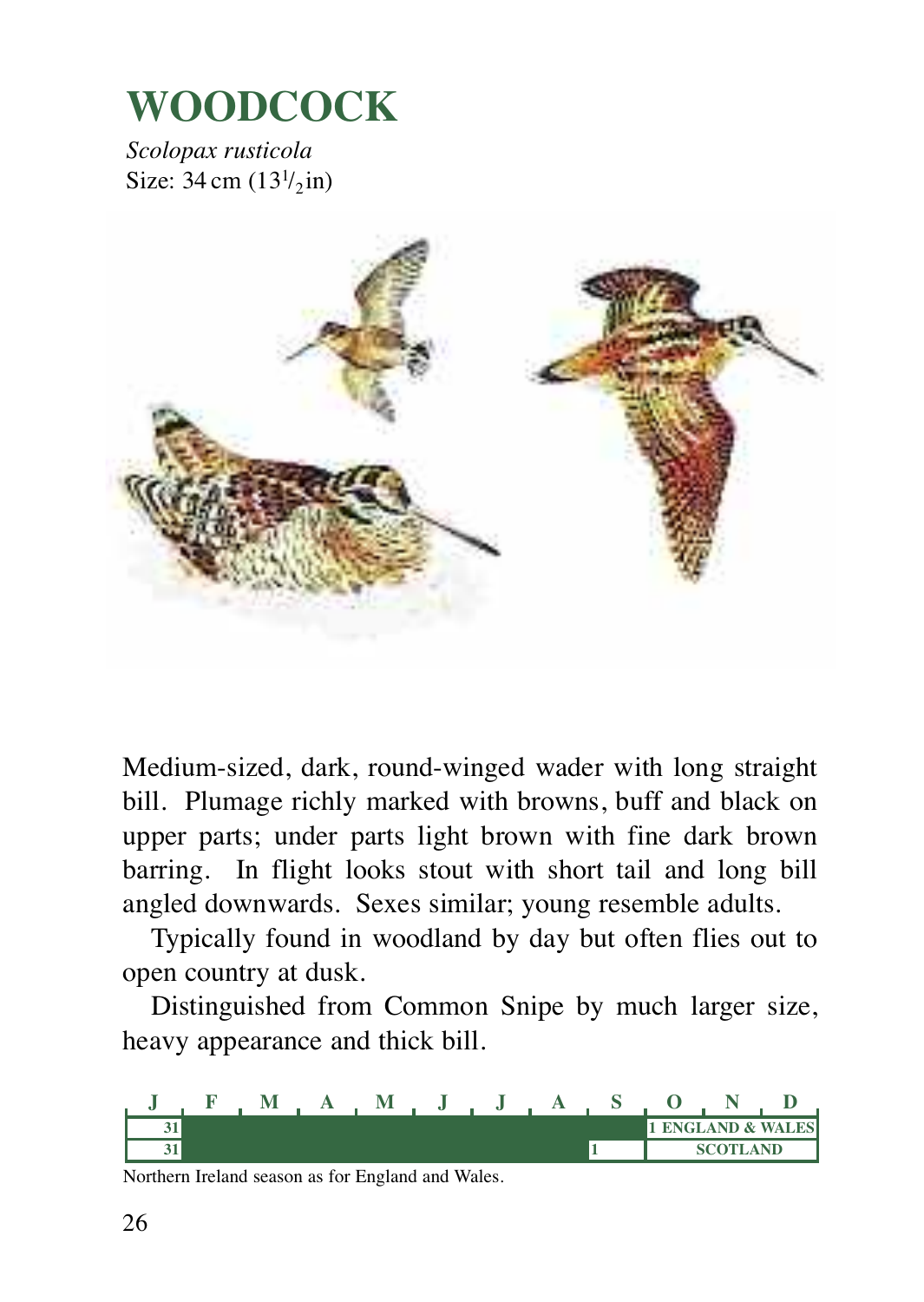#### **COOT** *Fulica atra*

Size: 38 cm (15 in)



Medium-sized bulky waterbird, characterised by overall very dark slate-grey body colour and black head in sharp contrast to white bill and frontal shield. On water distinguished by round back and apparently small head. Sexes similar; juvenile dark brown above, pale brown and whitish under parts.

Only likely to be confused with Moorhen.

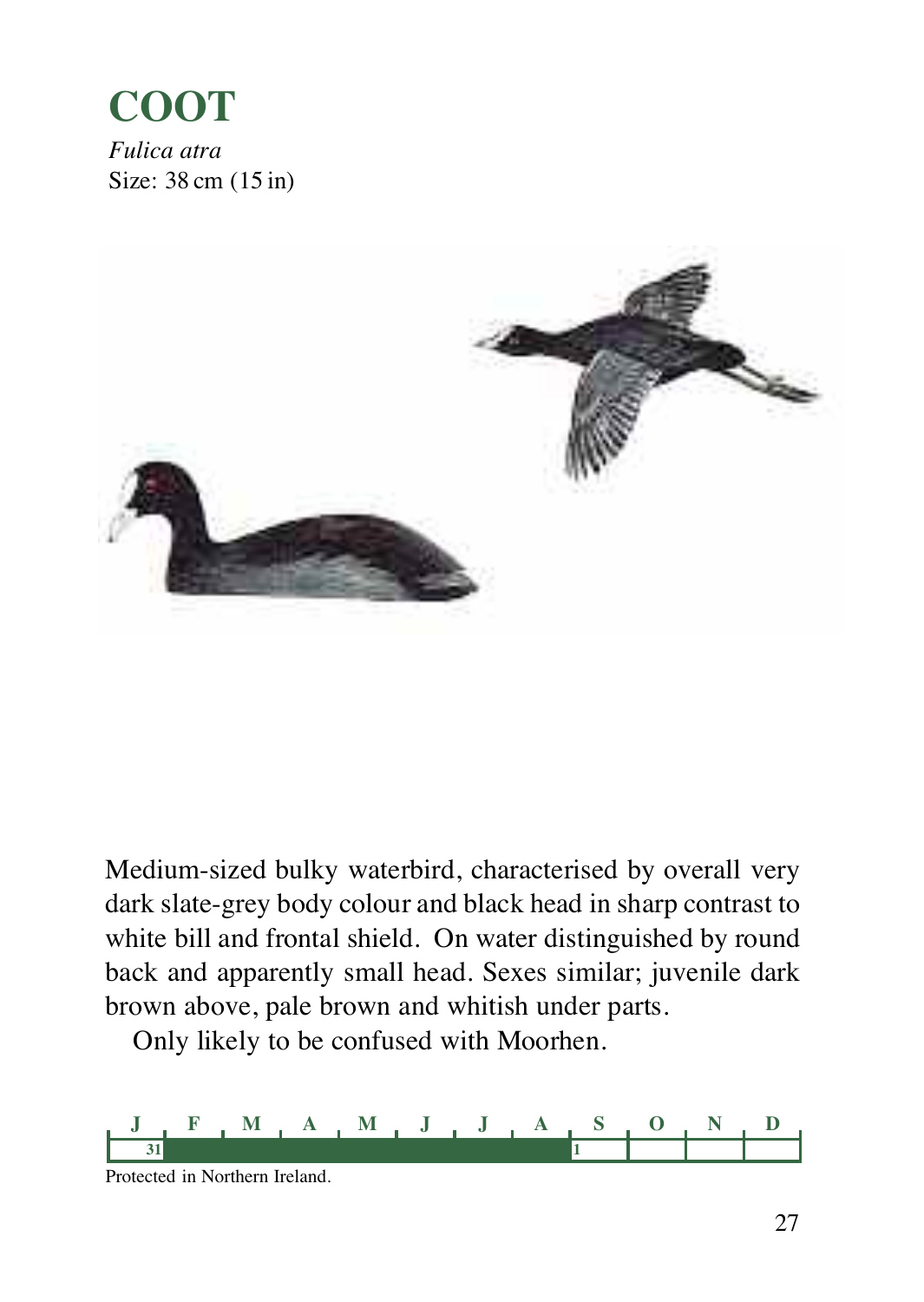

*Gallinula chloropus* Size: 33 cm (13 in)



Small-sized, dark waterbird. Striking white flank stripes and undertail feathers with dark brownish-black upper parts and slate-grey under parts. Bill and frontal shield bright red; yellow bill tip. Sexes similar; juveniles brownish with creamy flank stripes, white undertail feathers and greenish-brown bill.

Only likely to be confused with Coot.



Protected in Northern Ireland.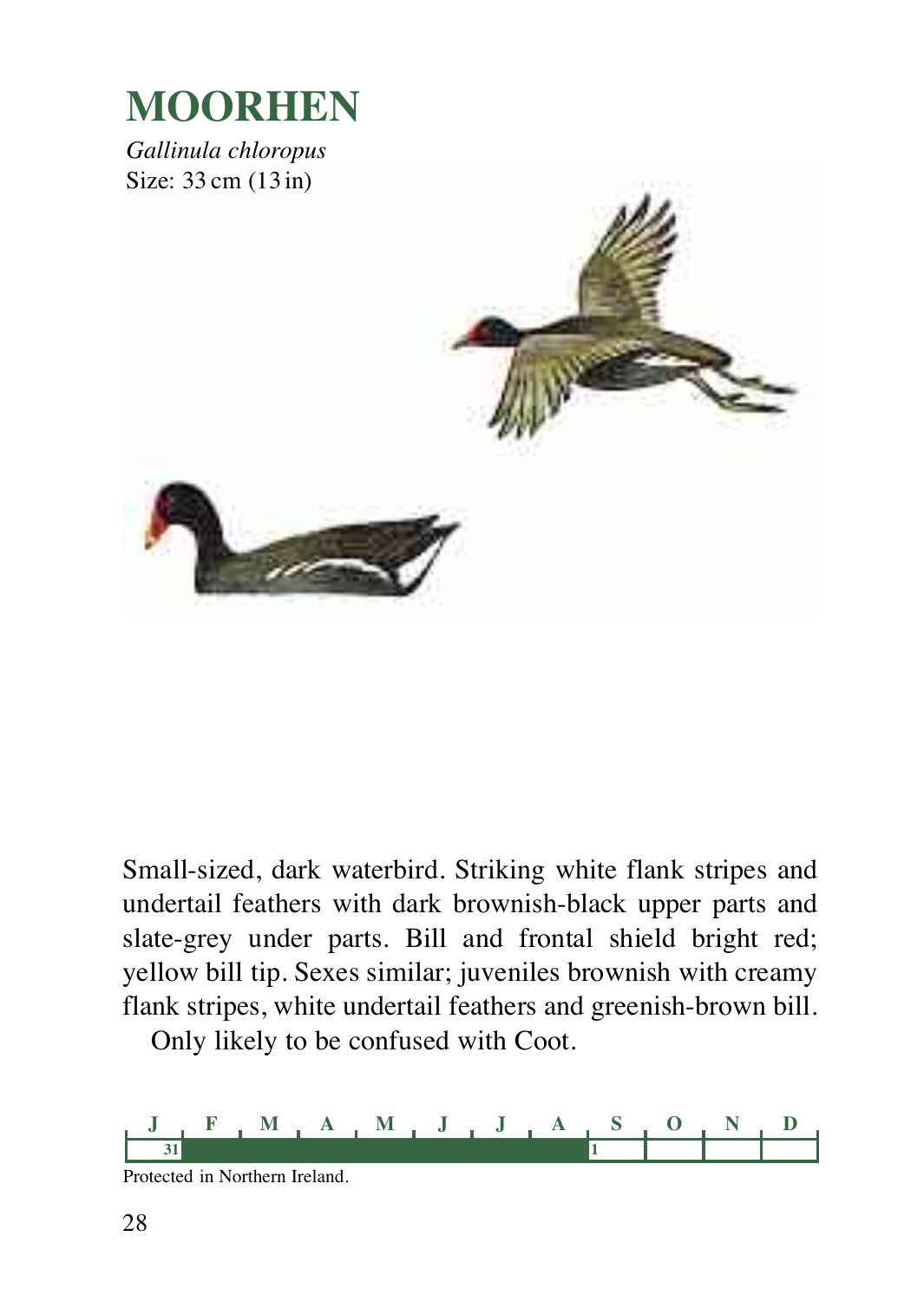### **PHEASANT**

*Phasianus colchicus* Size: Male 76–89 cm (30–35 in) Female 53–64 cm (21–25 in)



Large gamebird; both sexes characterised by long, pointed tail. Male colouring very variable, but typically iridescent copper body plumage with glossy dark green head, scarlet wattle and white neck ring. Female about two-thirds size of male, duller, mottled plumage tones varying from light buff to dark brown. Juvenile similar to adult female.

Large size and long tail are unmistakable characteristics; a wide range of colour variants occurs.

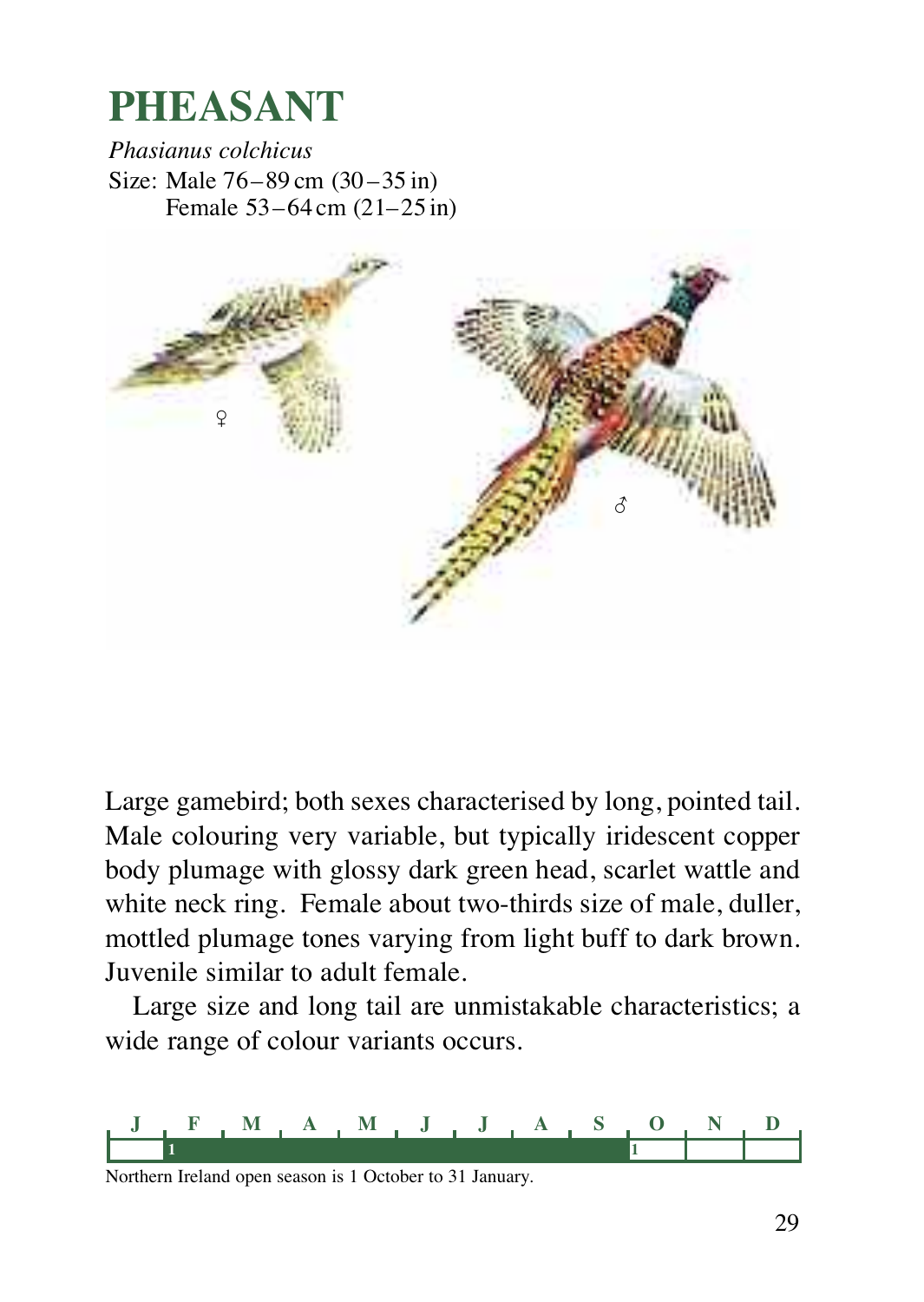

Small, rotund gamebird with short wings and short, rufous tail. Sexes essentially similar, although male slightly larger; both have characteristic orange-chestnut face, grey neck and under parts, and chestnut flanks; male has conspicuous dark chestnut horseshoe patch on lower breast, but this feature usually only poorly developed in females. Juvenile has orange or chestnut markings replaced by brown streaking.

Easily confused with slightly larger Red-legged Partridge; in particular, juveniles of the two species are very similar.

*NB: As wild Grey Partridges\* are declining in numberit isrecommended that they are shot only where actively managed and their numbers remain above 20 birds per 100 ha. (Source: Game & Wildlife Conservation Trust.)*

\*Should only be shot in accordance with Game & Wildlife Conservation Trust (GWCT) guidance (www.gct.org.uk).

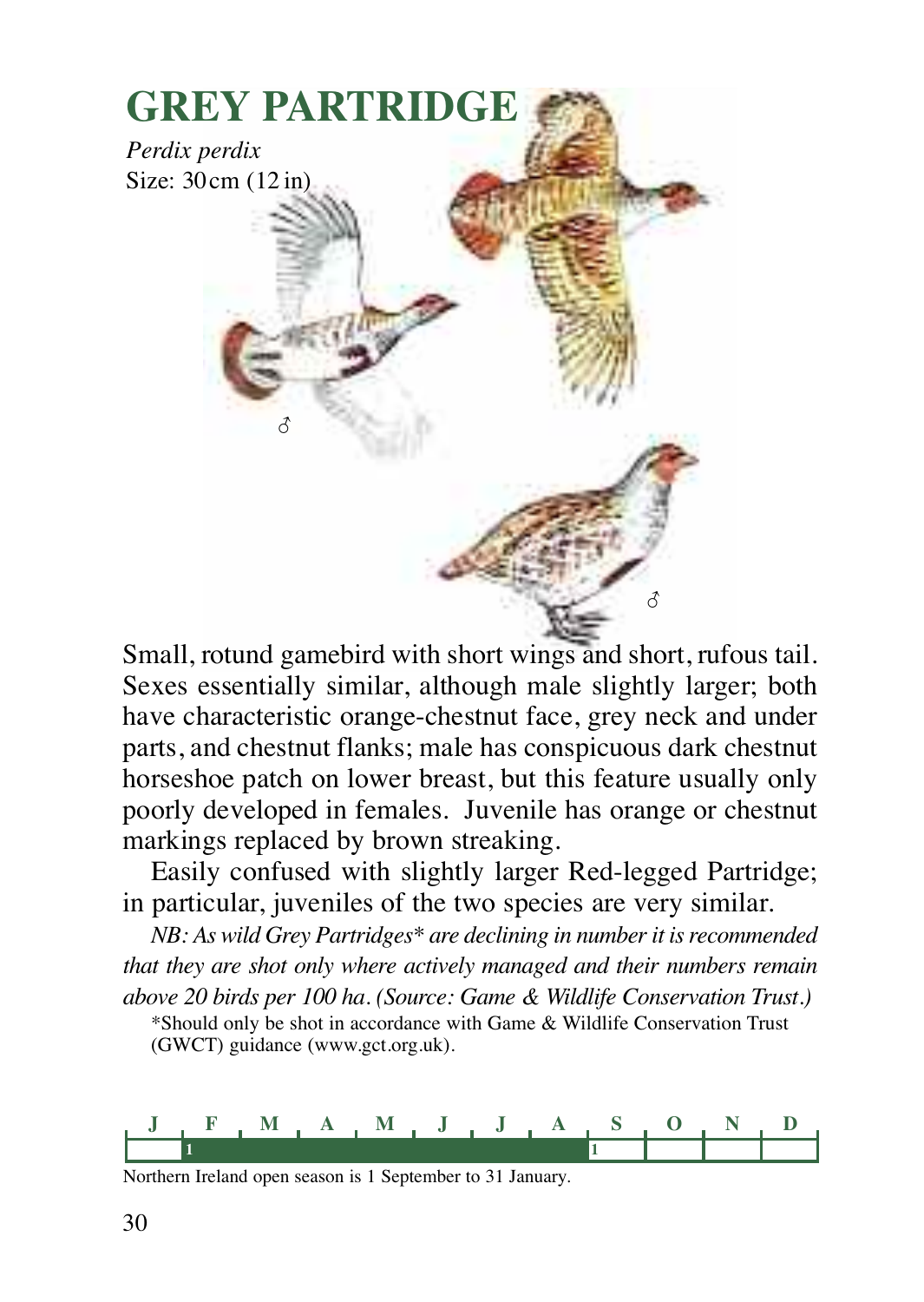### **RED-LEGGED PARTRIDGE**

*Alectoris rufa* Size: 33cm (13in)



Small, rotund gamebird with short wings and tail. Sexes have similar plumage. Adult has distinctive long white eye stripe, white throat and cheeks bordered black; chestnut, white and black-barred flanks; red bill and legs; rest of plumage olive brown, grey and buff. Juvenile lacks distinctive head pattern and barred flanks.

Easily confused with Grey Partridge, especially in flight. Quail (protected) is very much smaller, with duller plumage.

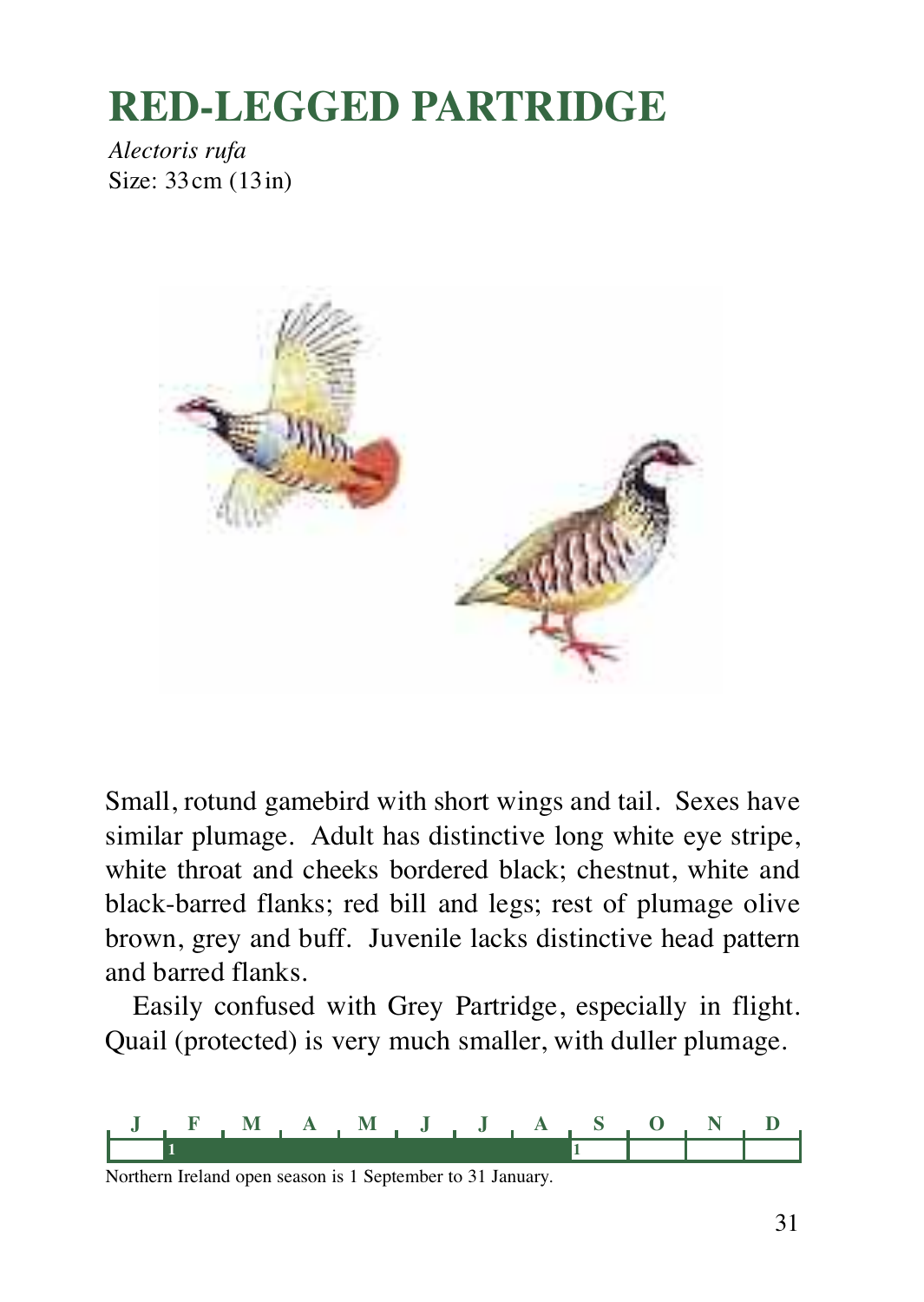

Medium-sized grouse characterised by rotund appearance, short wings; body plumage uniform dark rufous-brown with darker wings and black rounded tail. Sexes similar, but female more barred and a duller rufous colour. Adults appear greyer in winter, with white underwing feathers and occasionally show white on flanks and belly. Juvenile generally like female.

May be confused with female Black Grouse (Greyhen); Ptarmigan distinguished by smaller size and white wings and other parts.



Northern Ireland open season is 12 August to 30 November.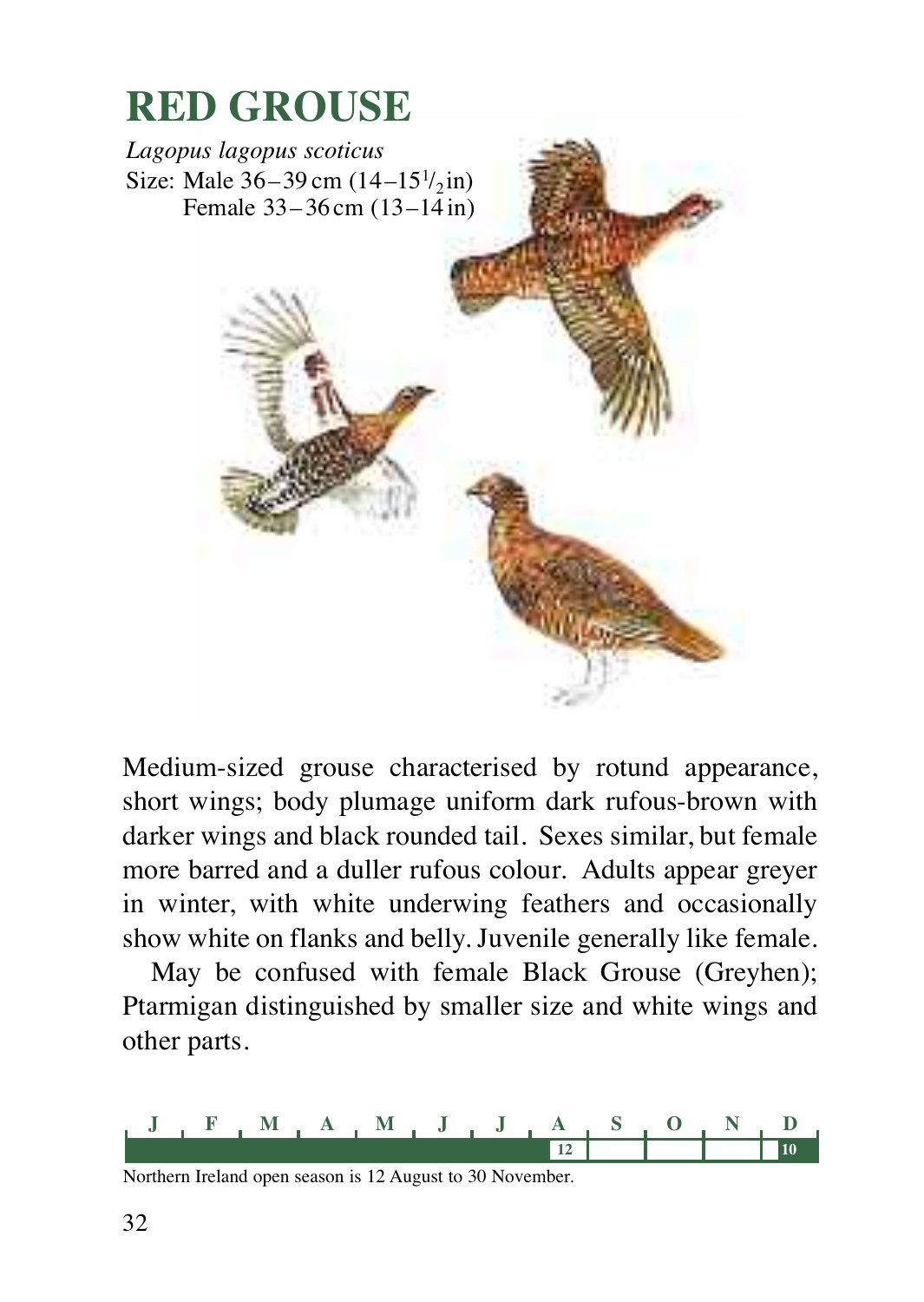### **BLACK GROUSE**

*Lyrurus tetrix (Tetrao tetrix)* Size: Male 53 cm (21in) Female 41–43 cm (16–17 in)



Medium-sized grouse. Male (Blackcock) plumage glossy blue-black with white wing bar and curled, lyre-shaped outer tail feathers. Female (Greyhen) warm brown above, greyer and paler under parts, mottled and barred with black throughout; slightly forked tail. Male in autumn plumage looks dingy, without characteristic lyre-shaped tail. Juveniles like small dull female.

Male unmistakable, but female may be confused with female Red Grouse or female Capercaillie (protected and much larger).

*NB: As Black Grouse\* are declining in number it is recommended that they are shot only where actively managed and their numbers are above two or more males per 100 ha. (Source: Game & Wildlife Conservation Trust.)*

\*Should only be shot in accordance with Game & Wildlife Conservation Trust (GWCT) guidance (www.gct.org.uk).



Does not occur in Northern Ireland.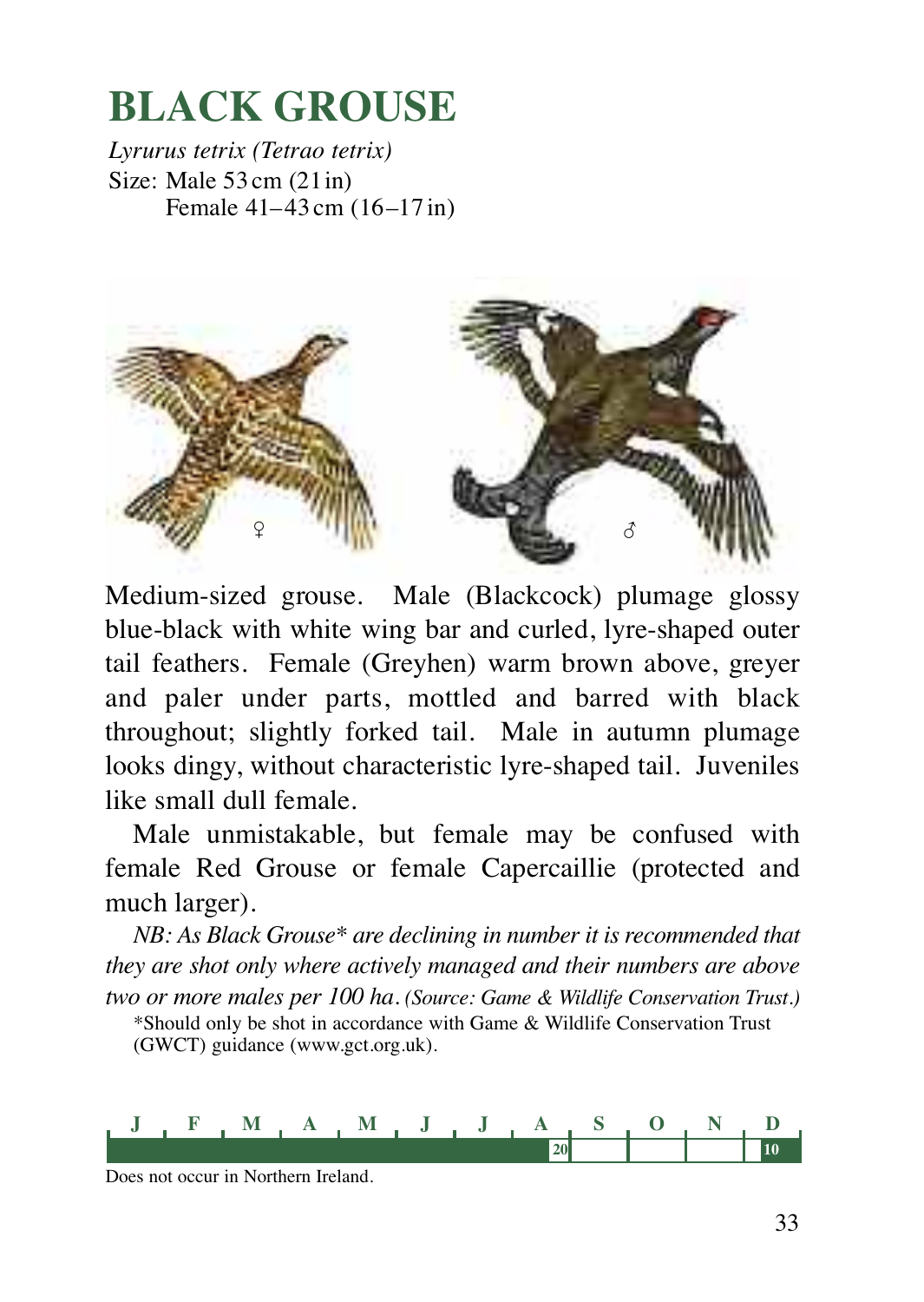

Small grouse, both male and female characterised by pure white wings and under parts at all seasons. In winter both sexes pure white except for black tail. Male in autumn has greyish-brown mottled head, neck, flanks, upper breast and body, and black tail; female darker. Juvenile like autumn female, but with pale brown wings and tail same colour as back.

White wings and under body, and preferred habitat typically above 1000m, easily distinguish Ptarmigan from other British grouse species.



Does not occur in Northern Ireland.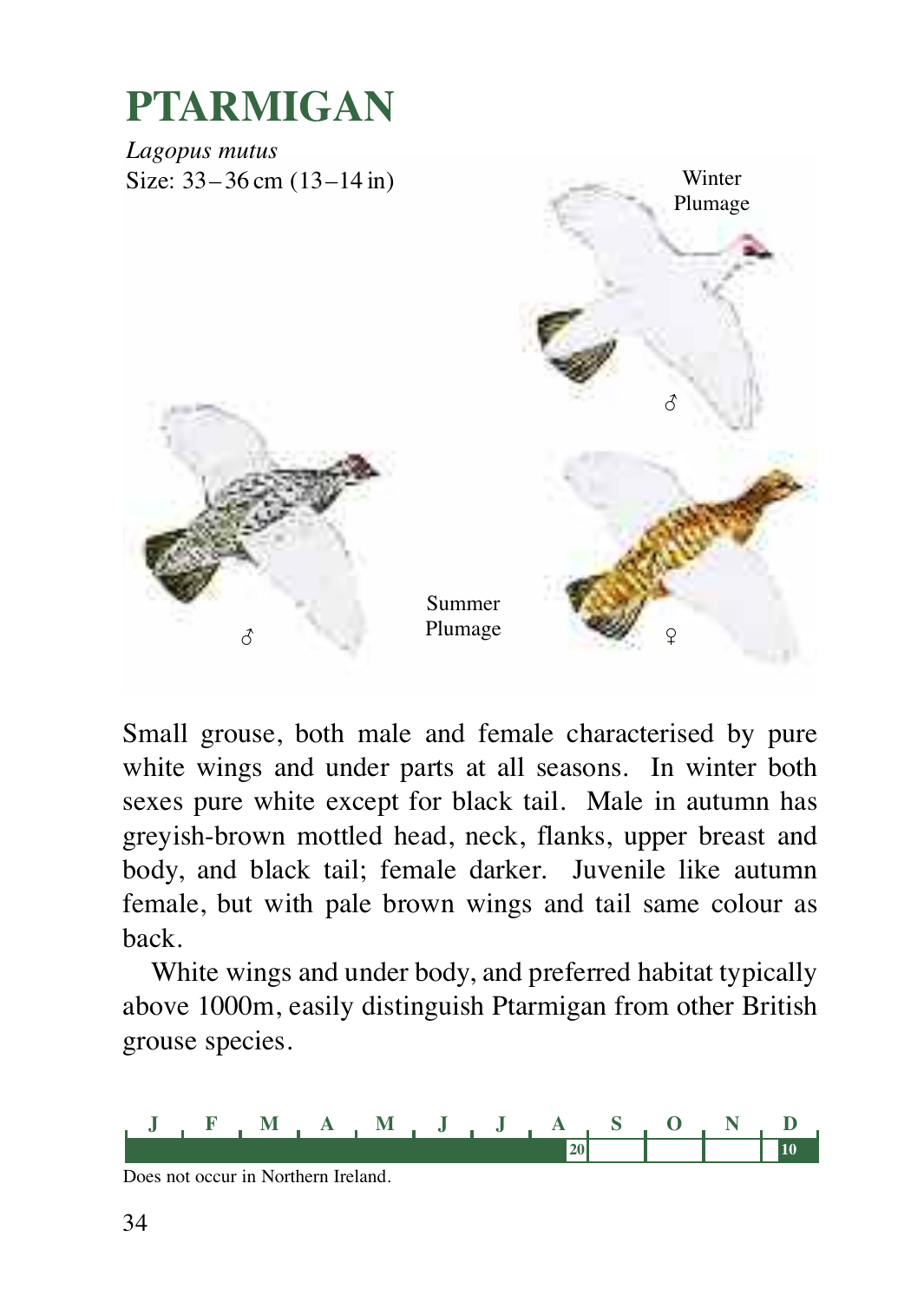### **Pest Bird Species**

*The following species – Woodpigeon, Collared Dove, Magpie, Crow, Rook, Jackdaw and Jay – are covered in this section.*

*Certain bird species, including those above, may be controlled under general licences issued by the statutory authorities in England, Wales, Scotland and Northern Ireland. See page 21 for Canada Geese.*

*The licences permit control throughout the year, by authorised persons, for defined purposes. The defined purposes include crop protection, conserving wild birds, and preservation of public health or air safety.*

*No individual has to apply for a licence but each should ensure that any control complies with the specific terms and conditions attached to each licence and that they are authorised persons for the land on which control takes place under each licence.*

*See www.basc.org.uk for more detail.*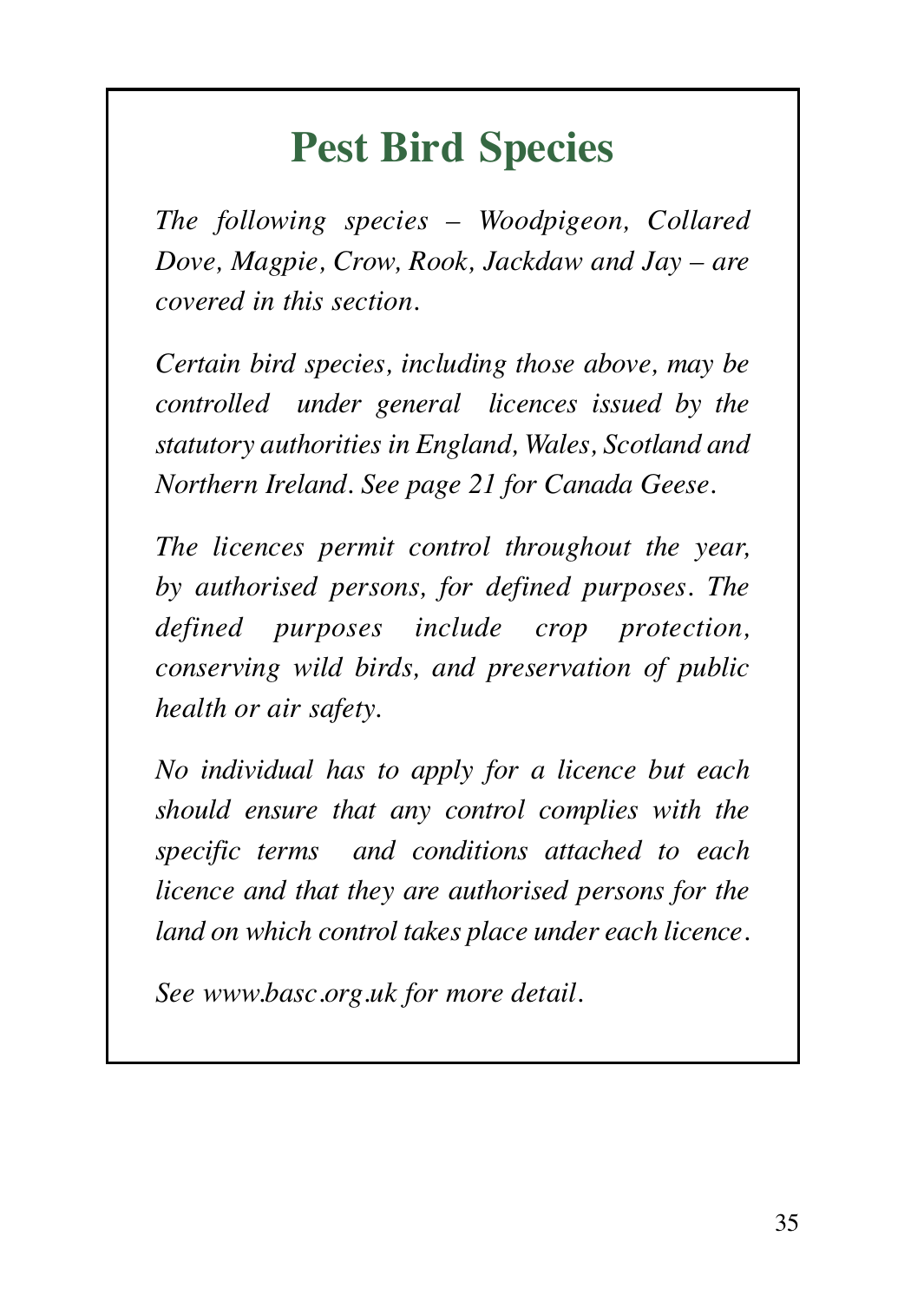### **WOODPIGEON**

*Columba palumbus* Size: 41cm (16 in)



Characterised by broad white band across wing seen readily in flight, and white patches on side of neck. Sexes similar. Body plumage basically blue-grey, head and neck bluer than rest, flanks and underside paler; purple-green gloss to side of neck. Young duller and lack white on wings and neck.

Confusion most likely with Stock Dove, Rock Dove and some domestic pigeons (all protected), but all are smaller and lack white wing and neck patches of Woodpigeon.



Can be controlled for specific purposes, under the terms of the general licences, by authorised persons throughout the year.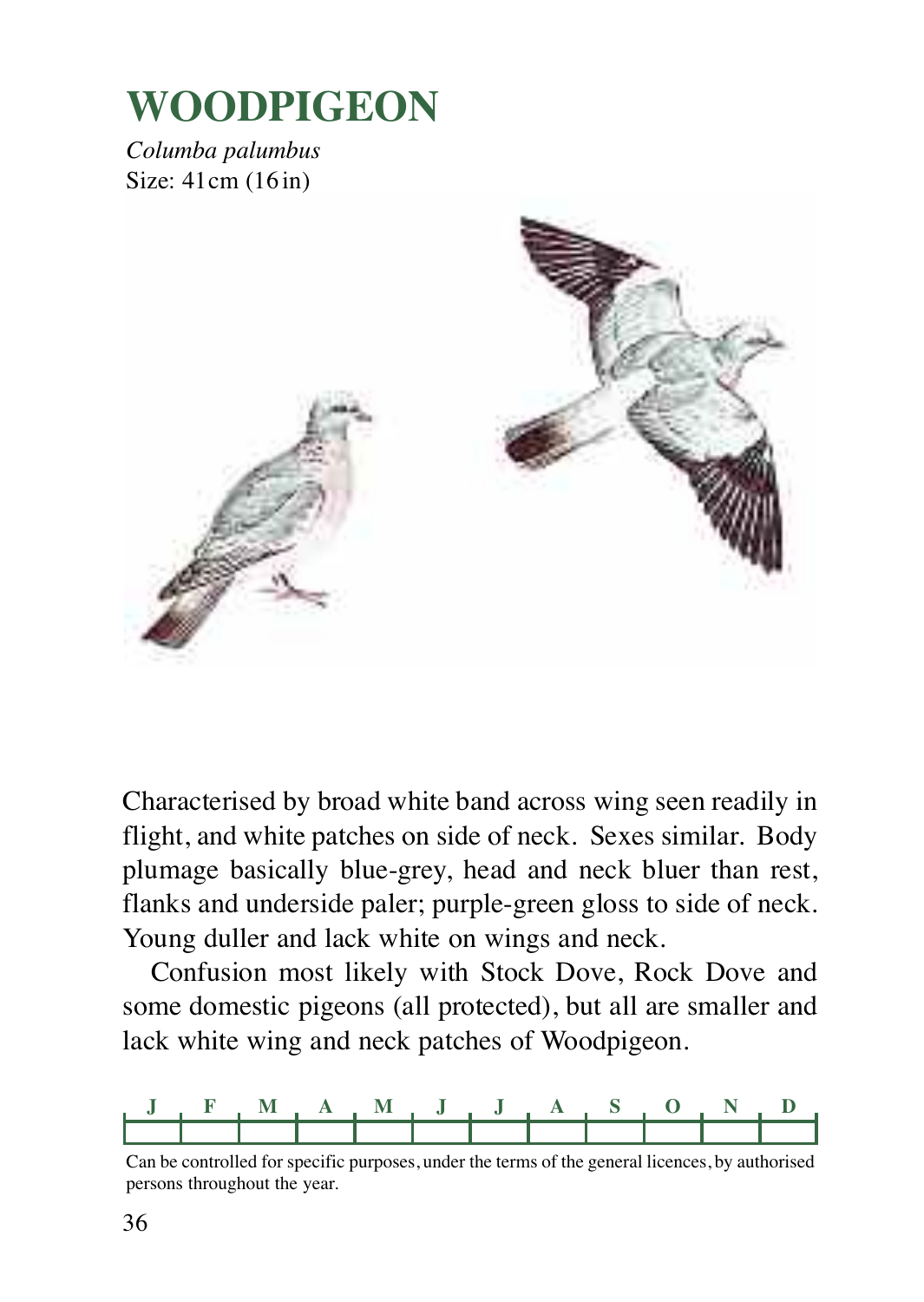# **COLLARED DOVE**

*Streptopelia decaocto* Size: 31–33cm (12–13in)



Noticeably pale dove with long, rather square-ended tail. Undertail boldly marked with almost black base and broad cream-white terminal band. At close range black half-collar on hindneck of adult obvious. Sexes similar; no seasonal variation. Juvenile separable.

Similar to Turtle Dove (protected), which has fan-shaped tail and is darker and spotted above.



Can be controlled for specific purposes, under the terms of the general licences, by authorised persons throughout the year. Protected in Northern Ireland.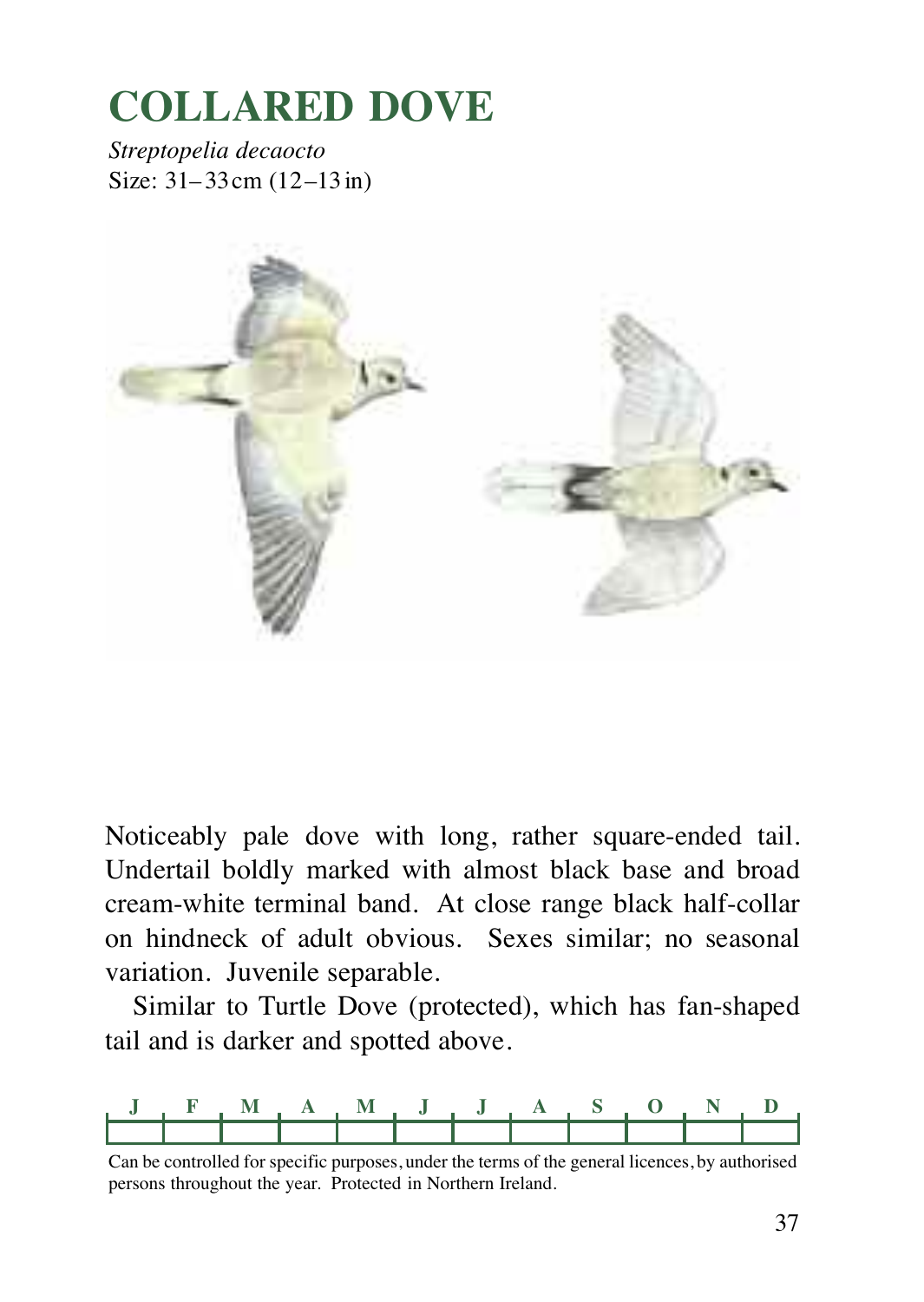

Medium-sized corvid, characterised by distinctive black and white plumage and long wedge-shaped tail which comprises half total length. Belly, flanks and scapulars white; rest of plumage black with bluish or greenish gloss. Sexes alike; juvenile a duller version of adult.

Distinctive plumage makes confusion with other species unlikely.



Can be controlled for specific purposes, under the terms of the general licences, by authorised persons throughout the year.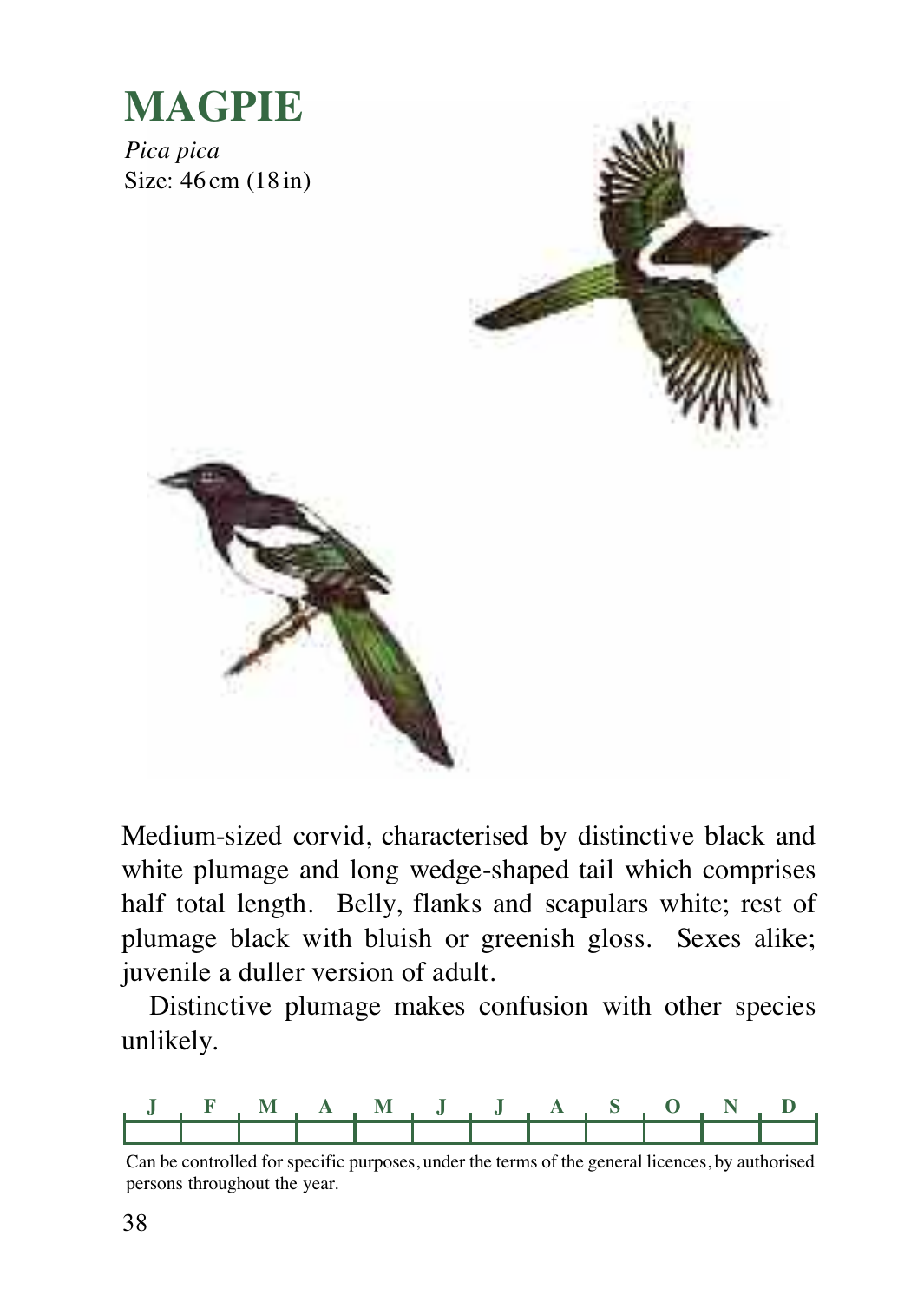



Two races of this large corvid occur in the British Isles. The Carrion Crow (Corvus c. corone) has uniform sleek black plumage with a greenish or blue-purple gloss. The Hooded Crow (C. c. cornix) is black except for grey back and under parts. Both have a heavy, dark-brown bill, and square tail.

Hooded Crow unmistakable, although flight silhouette like Carrion Crow. Carrion Crow may be confused with Rook; other black corvids are the much larger Raven (protected), and smaller Chough (protected).



Can be controlled for specific purposes, under the terms of the general licences, by authorised persons throughout the year.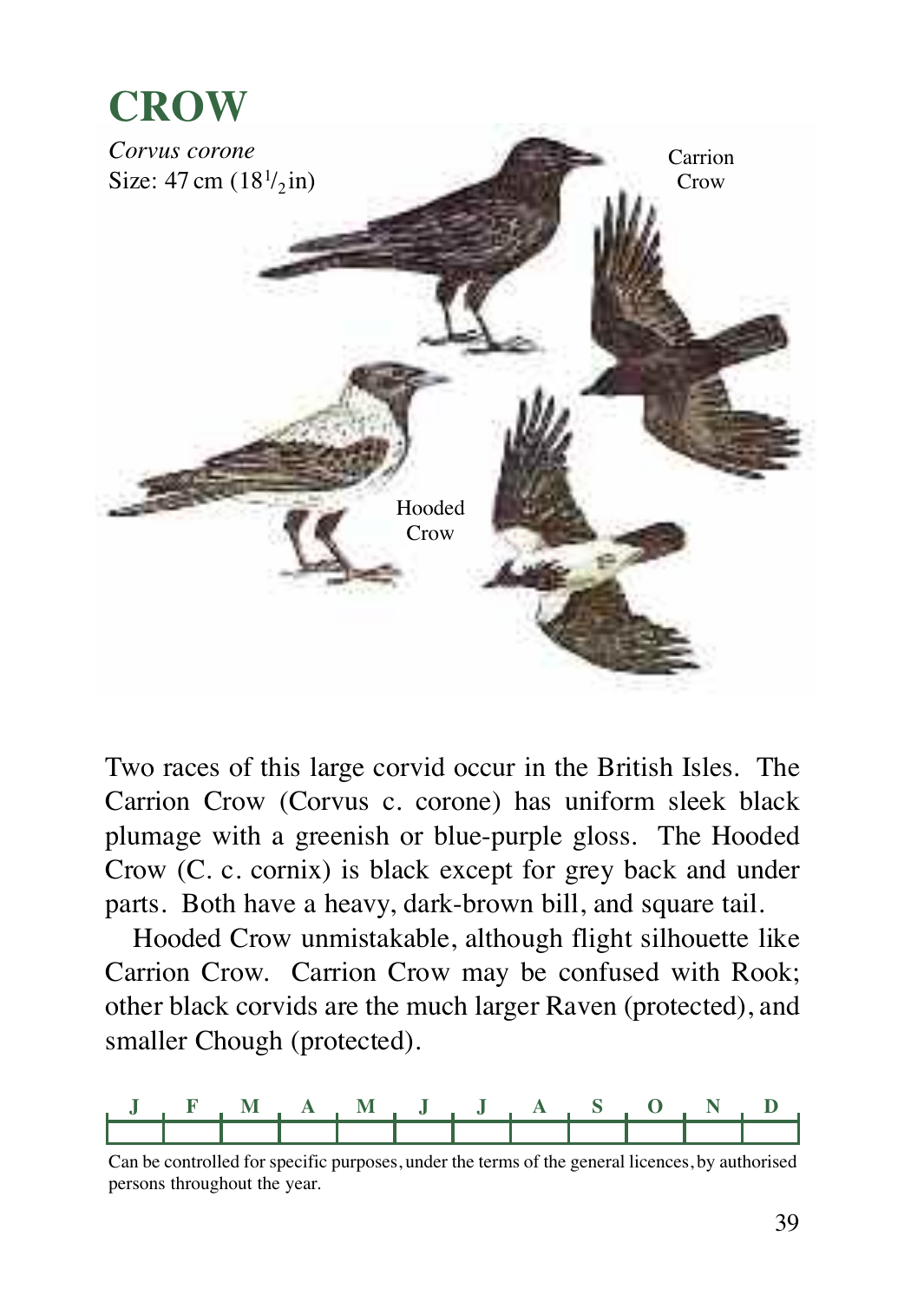

Large, black corvid with characteristic bare, white face patch. Loose plumage around flanks gives 'shaggy trousers' appearance. Feathers have iridescent blue-purple or greenish gloss; heavy bill is grey-black. Juvenile birds lack bare face patch, but characterised by loose flank feathers.

May be confused with Carrion Crow. Some resemblance to Raven (protected) and Chough (protected).



Can be controlled for specific purposes, under the terms of the general licences, by authorised persons throughout the year.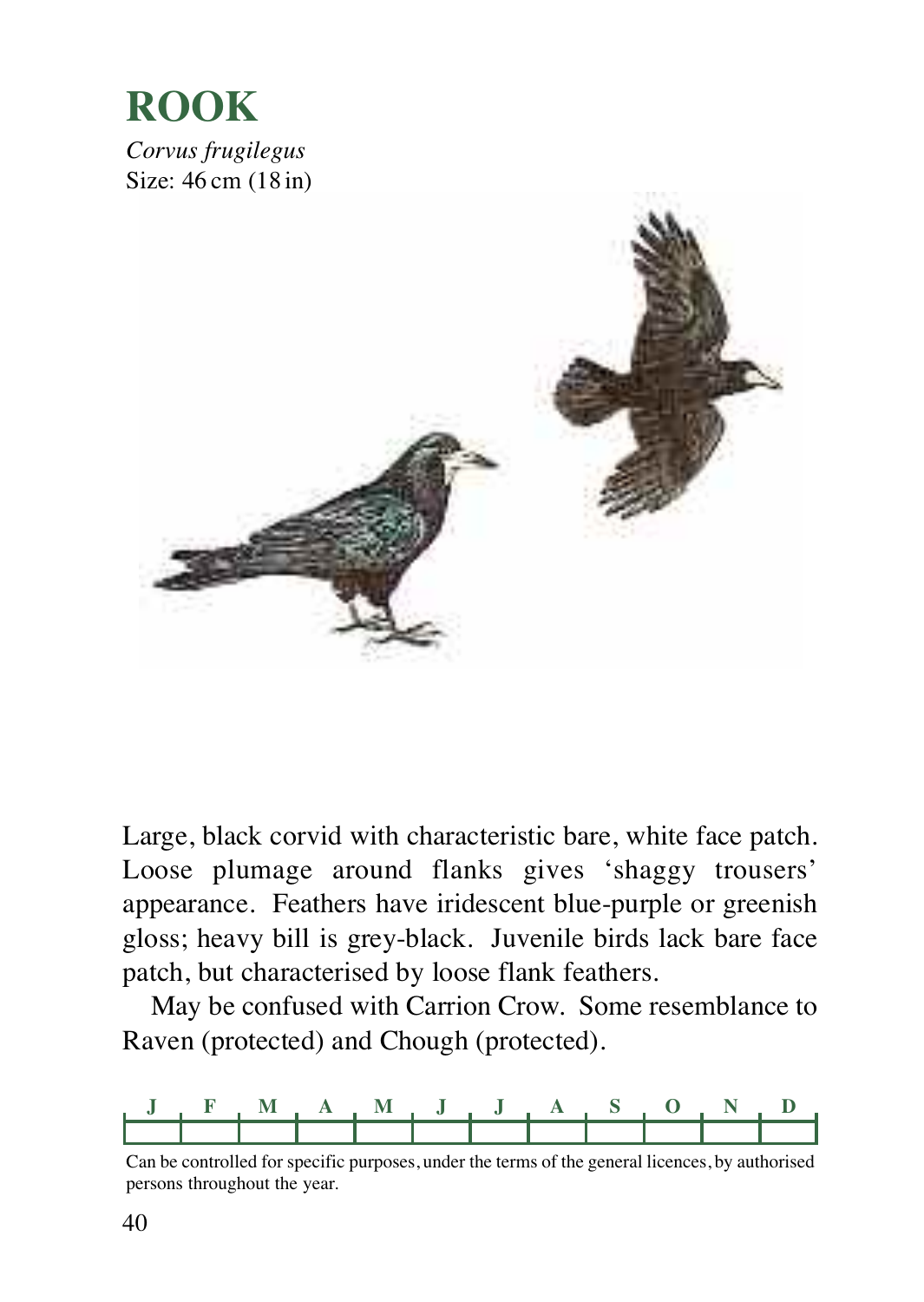

Small, dark corvid, characterised by grey nape and ear coverts; under parts dark grey, remaining plumage black. Distinctive pale grey eye, and short bill.

Most likely confusion is with Chough (protected), but this species has distinctive flight and red bill and legs. Carrion and Hooded Crow, Raven (protected) and Rook all much larger and heavier than Jackdaw. Often found mixed in with other crows.



Can be controlled for specific purposes, under the terms of the general licences, by authorised persons throughout the year.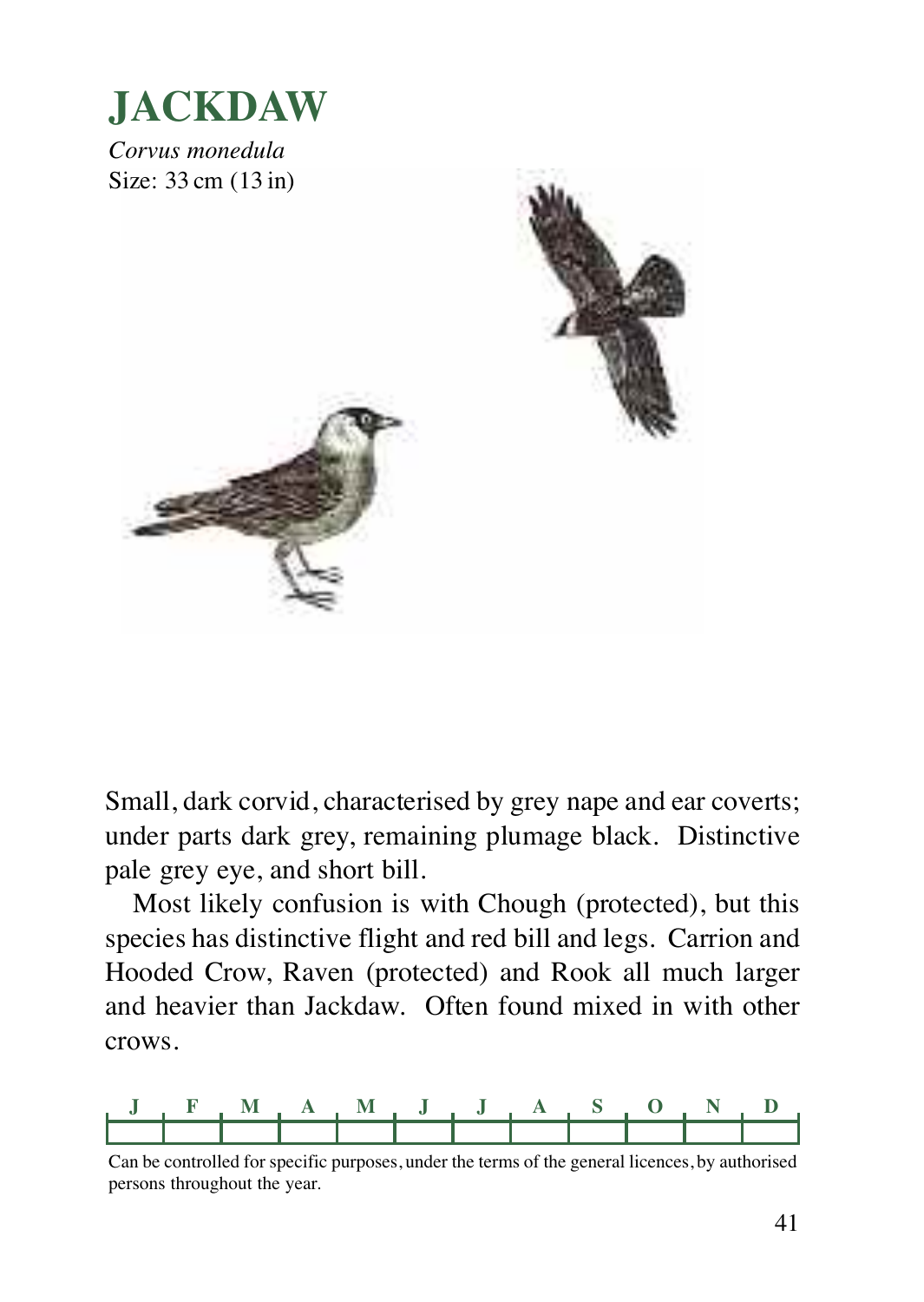**JAY** *Garrulus glandarius* Size:  $34 \text{ cm } (13^{1}/_{2} \text{ in})$ 



Medium-sized corvid, characterised by white rump, black tail and white wing patch conspicuous in flight. Body pinkishbrown; bright blue and black-barred wing coverts; black and white erectile crown feathers; fairly long tail and short rounded wings.

Easily identified by plumage, and affinity to woodland habitats.



Can be controlled for specific purposes, under the terms of the general licences, by authorised persons throughout the year. Protected in Northern Ireland.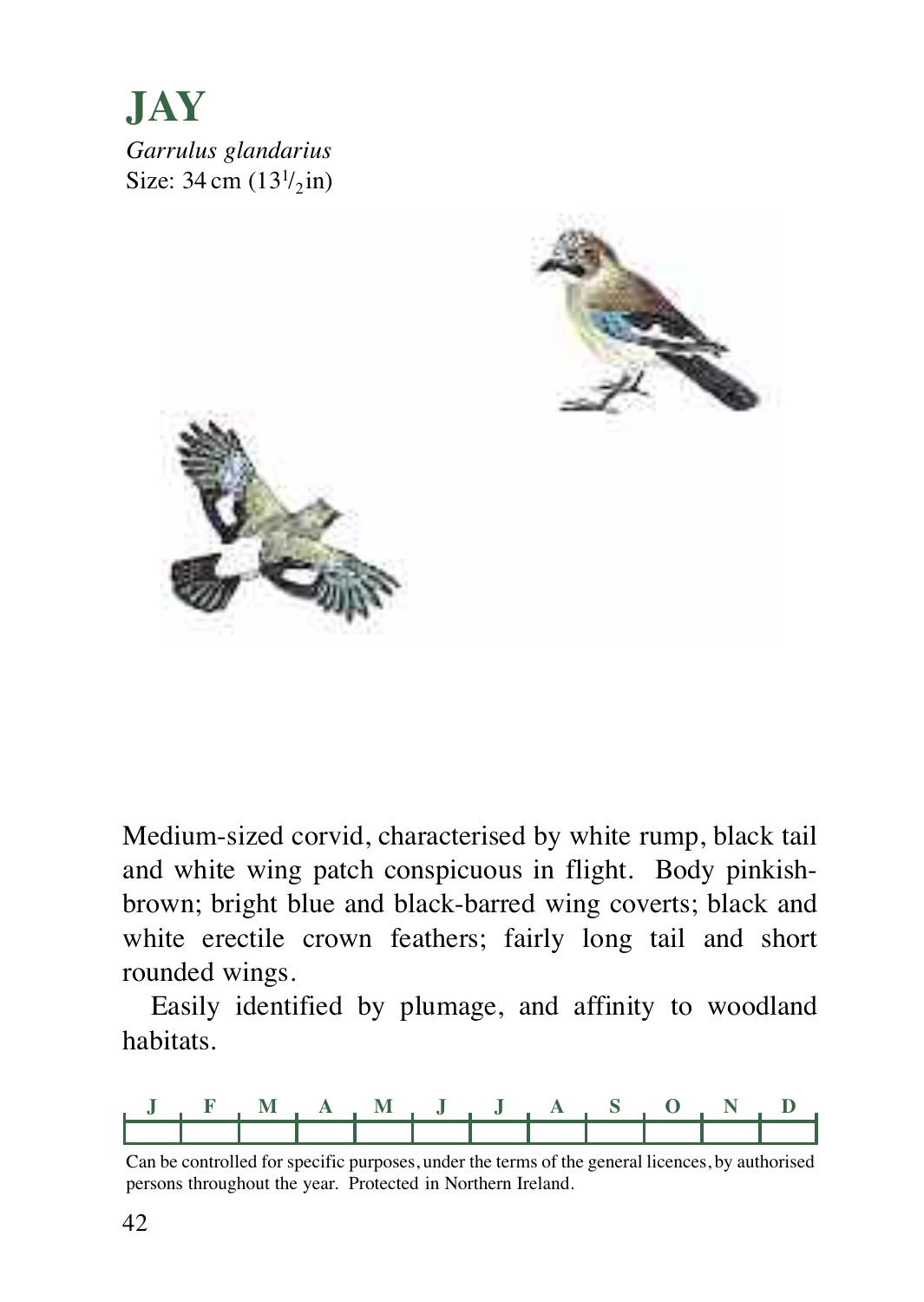### **Mammals**

*The following section describes four mammals widely available for shooting, for sport or control purposes – Rabbit, Brown Hare, Mountain (Blue) Hare and Grey Squirrel. Then follow six species of deer which can also be pursued for the same purposes, with due authority and appropriate sporting firearms.*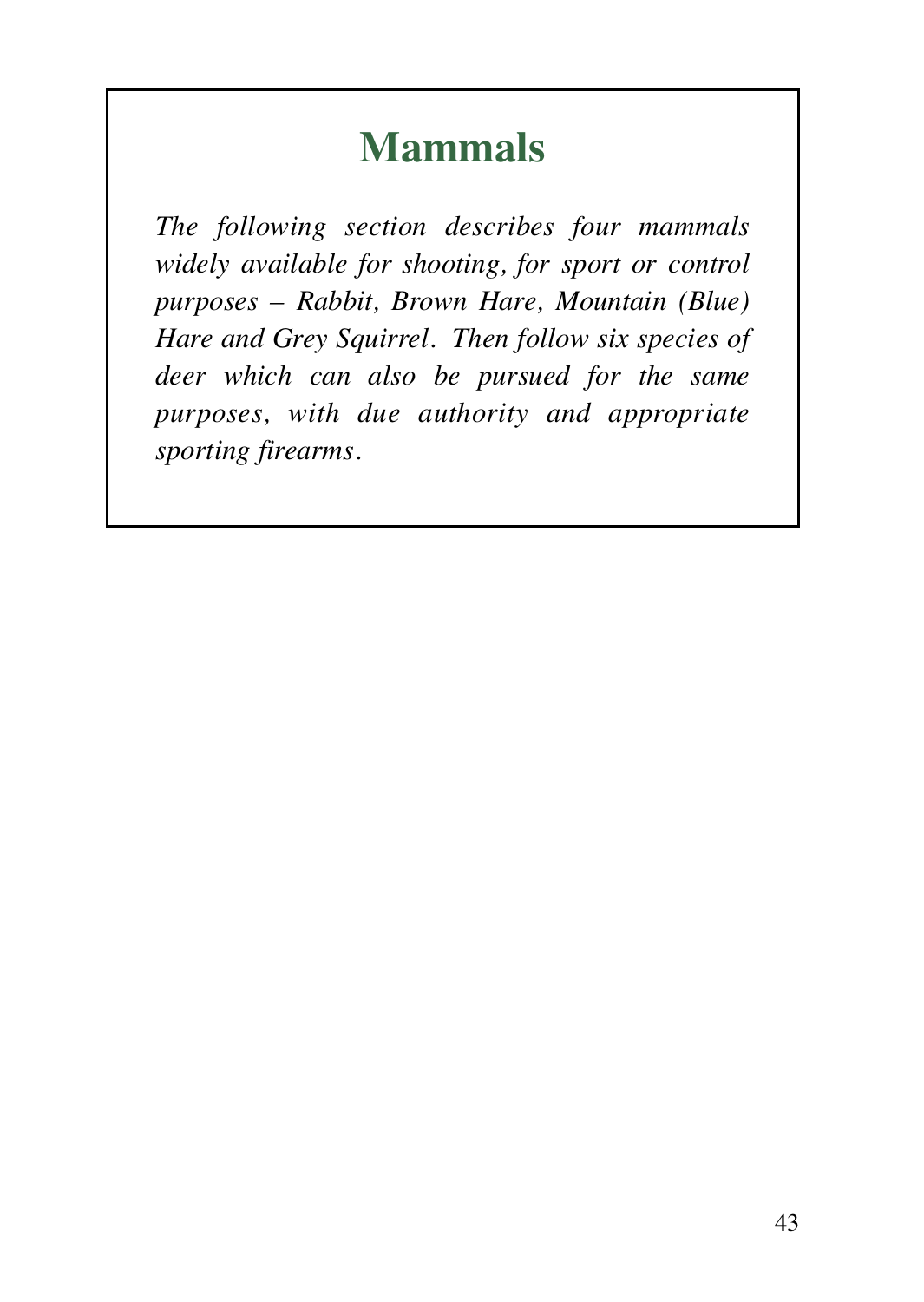

Characteristic long ears and long hind legs; short, woolly tail which is white on underside contrasting with black or browngrey above. Body colour normally light brown, but wide range of colour varieties occur, notably black, fawn, white and silver-grey.

Both Brown and Mountain Hare are larger, with longer ears and larger hind legs.

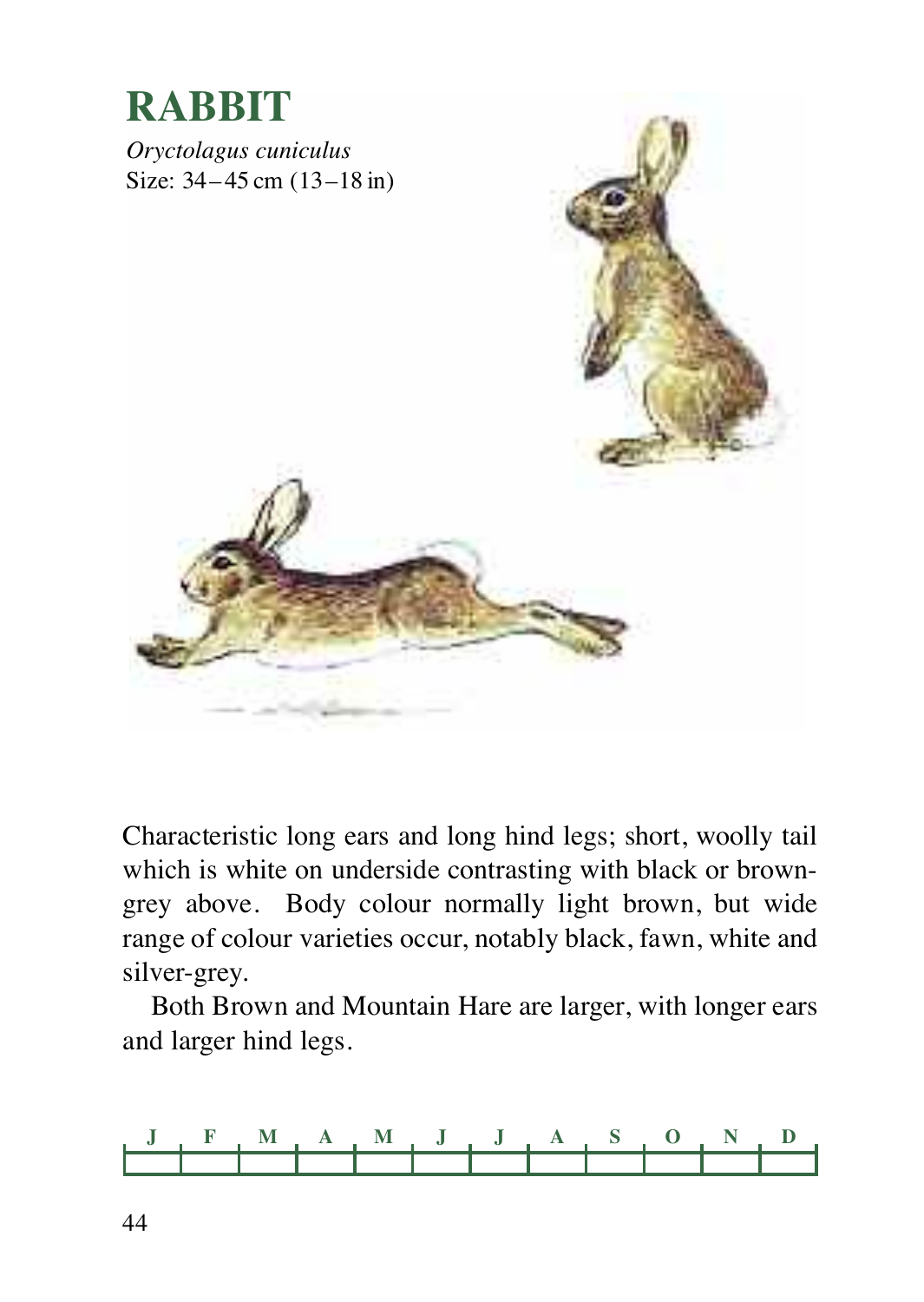

Medium-sized, characterised by very long ears and very long hind legs. Ears have black tips; body colour yellowish to reddish-brown in summer, becoming greyer in winter; upper tail is black.

Typically found on arable land.

Resembles Mountain Hare, also similar to, but much larger than, Rabbit.

*NB: Hares are declining in some areas. Restraint in hare shooting is recommended where this is the case.*



Northern Ireland season is 12 August to 31 January.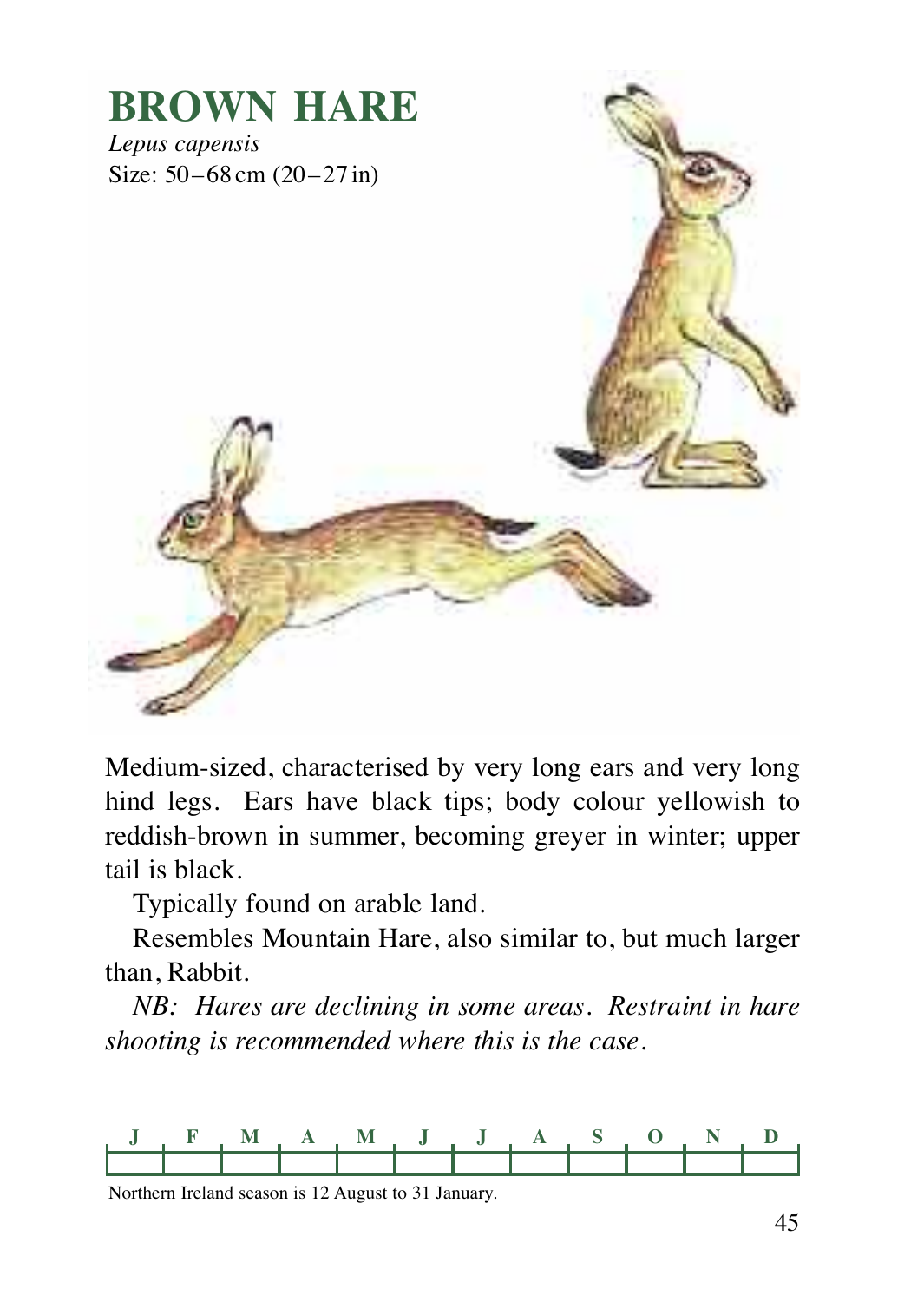### **MOUNTAIN (BLUE) HARE**

*Lepus timidus* Size:  $45 - 55$  cm  $(17^{1}/_2 - 21^{1}/_2)$  in)



Medium-sized, characterised by long black-tipped ears and very long hind legs; tail lacks any black colouring. Body colour grey-brown to reddish-brown in summer; in winter largely white with black ear tips, although not all individuals change colour; during moult mixtures of white and greybrown (or bluish-brown) occur.

Mountain Hare (except in winter coat) closely resembles Brown Hare, is similar to the much smaller Rabbit, and typically found in upland areas.



Does not occur in Northern Ireland.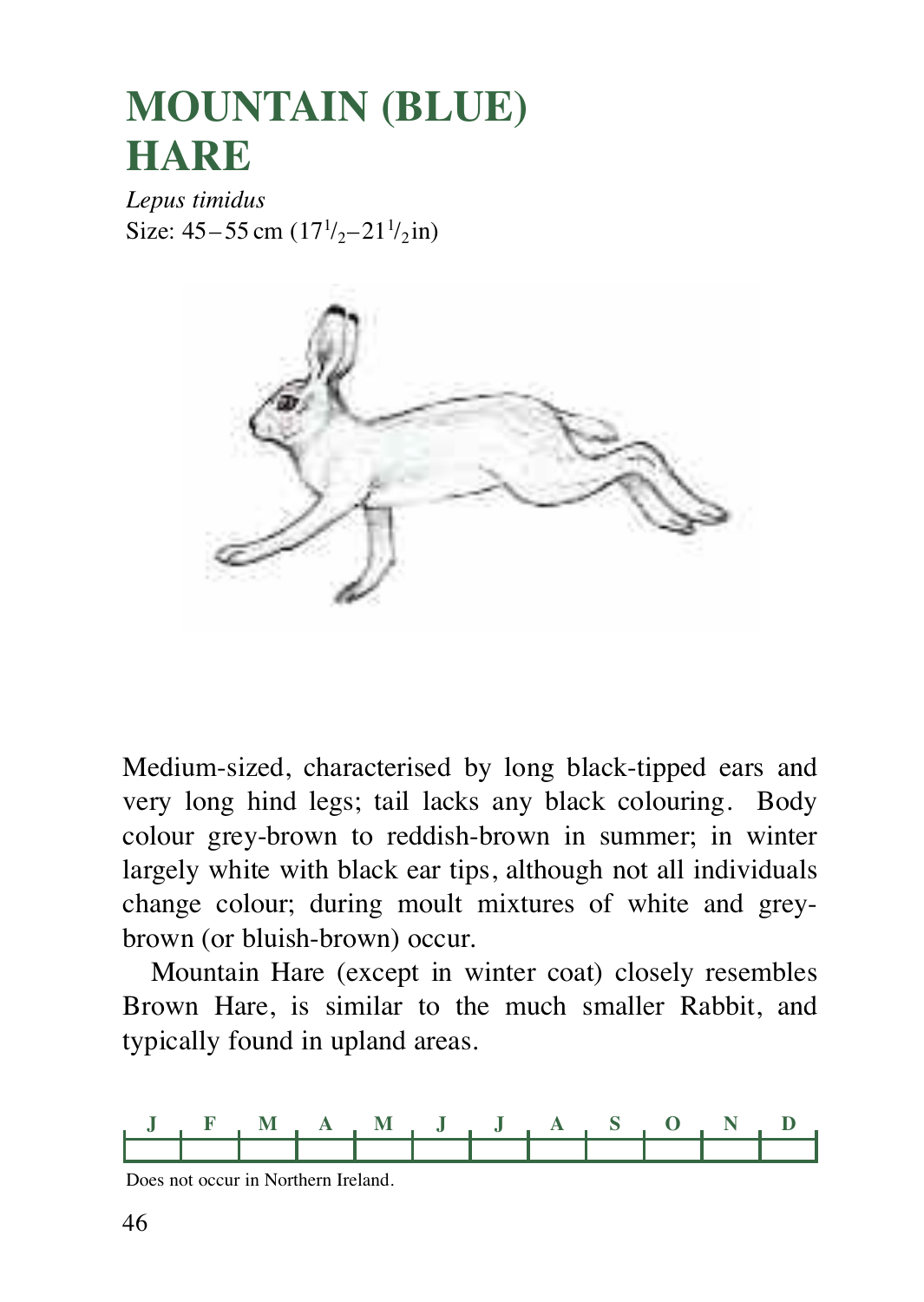

Medium-sized rodent. Characterised by long bushy tail (nearly half total length); grey fur with some reddish and yellow tinges on back and flanks. Under parts white; gains silver-grey winter coat in autumn and brownish summer coat in spring.

Resembles Red Squirrel (protected), although the latter is smaller, more lightly built, has noticeable ear tufts and is found mainly in coniferous woodland.

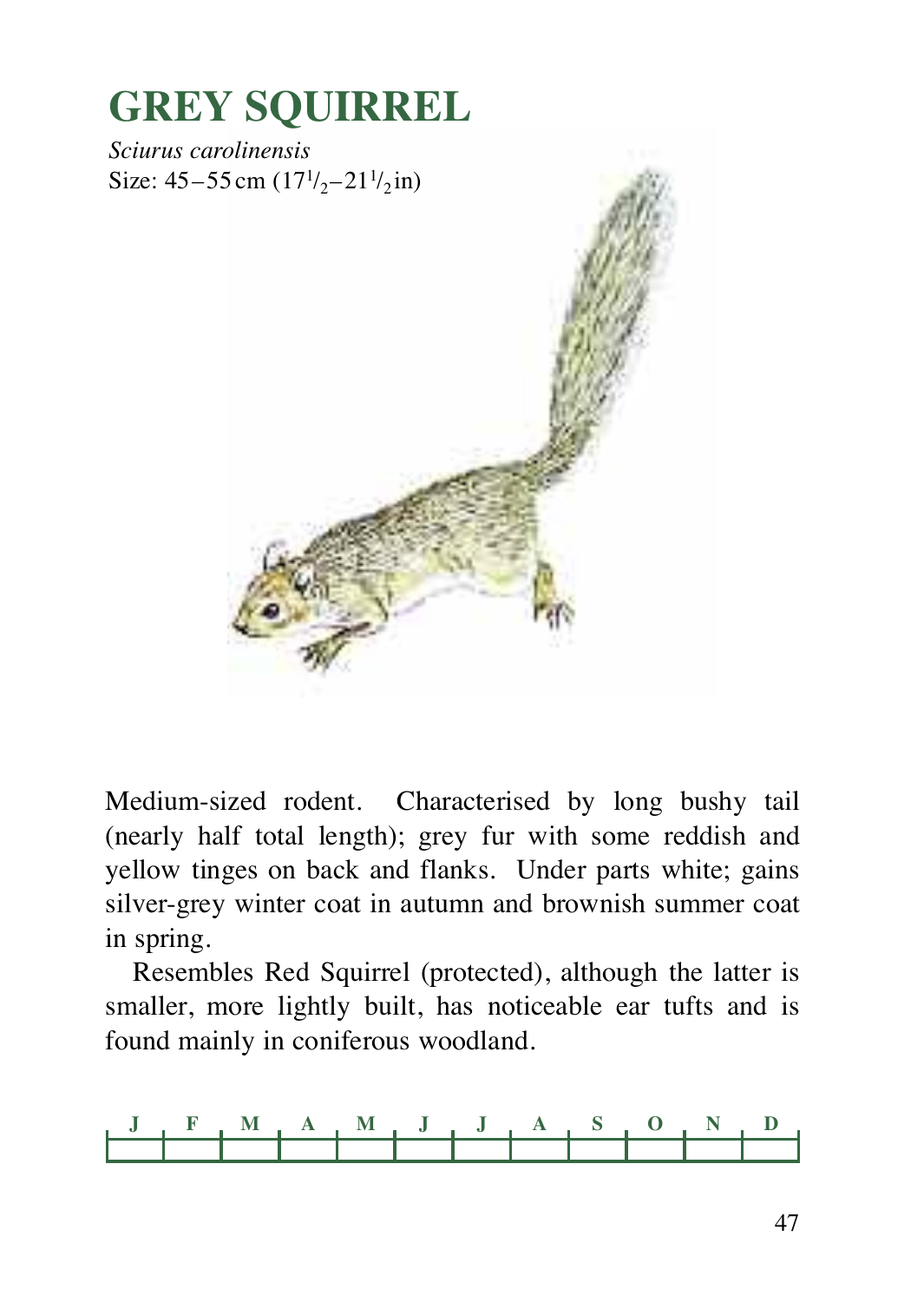### **ROE DEER** *Capreolus capreolus*



Small graceful deer, widely distributed within Great Britain. Summer coat deep foxy-red, turning to grey-brown in late autumn/winter. Rump patch very prominent in winter coat. Females have downward pointing tuft of hair. Neither sex has visible tail.

Distinguished from other deer by two white spots under nose. Mature males typically carry antlers with three tines each side (which are grown during winter).

| Open Season: | Male              | Female                            |
|--------------|-------------------|-----------------------------------|
| Eng/Wales    | 01 Apr $-31$ Oct  | $01$ Nov $-31$ Mar                |
| Scotland     | 01 Apr $-$ 20 Oct | $21 \text{ Oct} - 31 \text{ Mar}$ |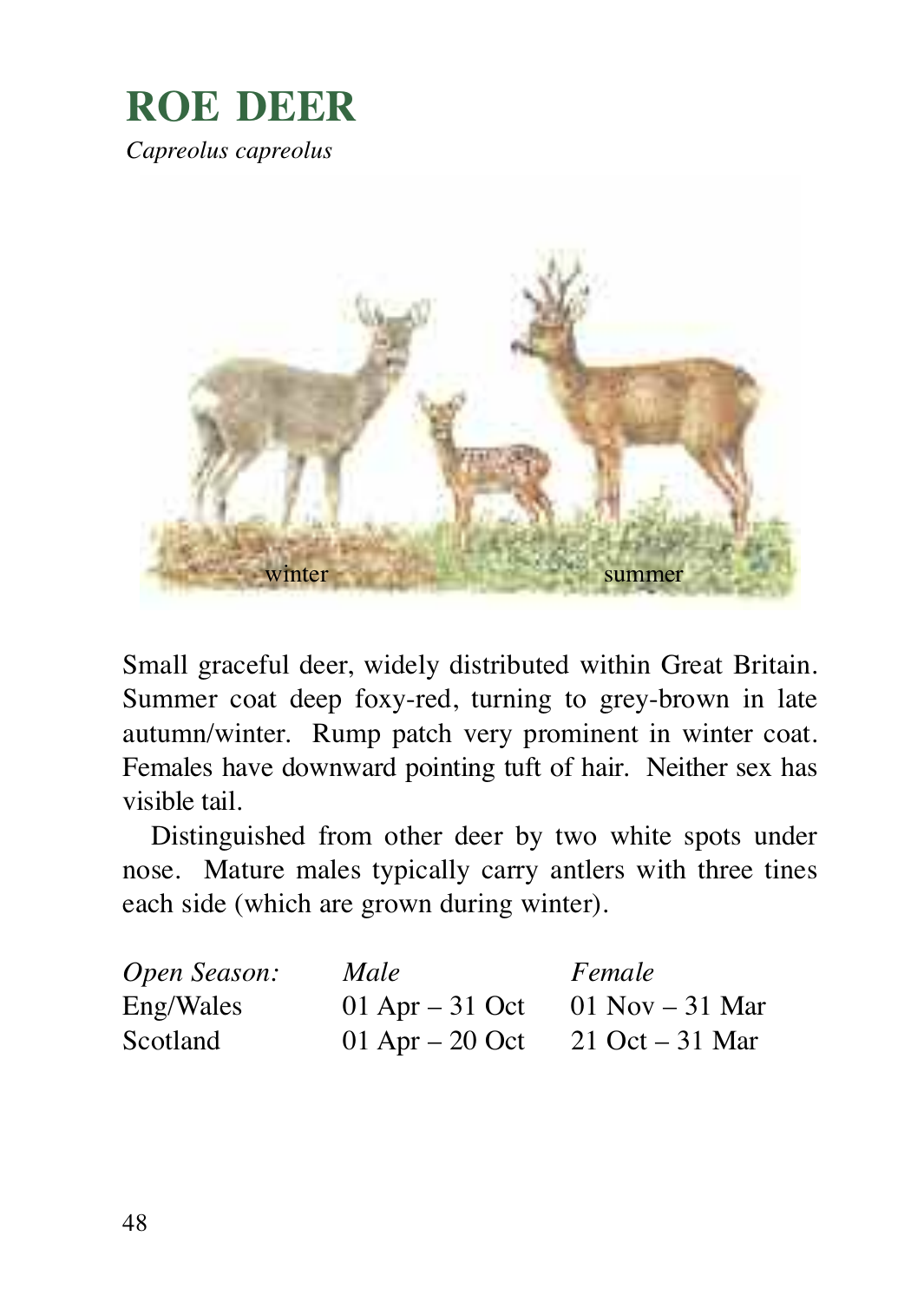

Widest variation in coat colour of any deer, from white to black. Four distinct colours:

Common: deep chestnut with white spots, long tail with broad black band and white rump fringed in black.

Menil: Lighter than Common, creamier brown, bordered by brown on rump, more spots than Common.

Black (Melanistic): Black with no white anywhere. Contrasting paler shading.

White: Ranges from cream in younger animals to white as they mature.

The only species of deer with palmated antlers. Males have conspicuous 'Adam's Apple' and penile sheath. Fallow have the longest tail of all deer species.

| Open Season: | Male              | Female               |
|--------------|-------------------|----------------------|
| Eng/Wales    | 01 Aug $-$ 30 Apr | $01$ Nov $-31$ Mar   |
| Scotland     | 01 Aug $-30$ Apr  | $21$ Oct $-15$ Feb   |
| N. Ireland   | 01 Aug $-30$ Apr  | 01 Nov $- 28/29$ Feb |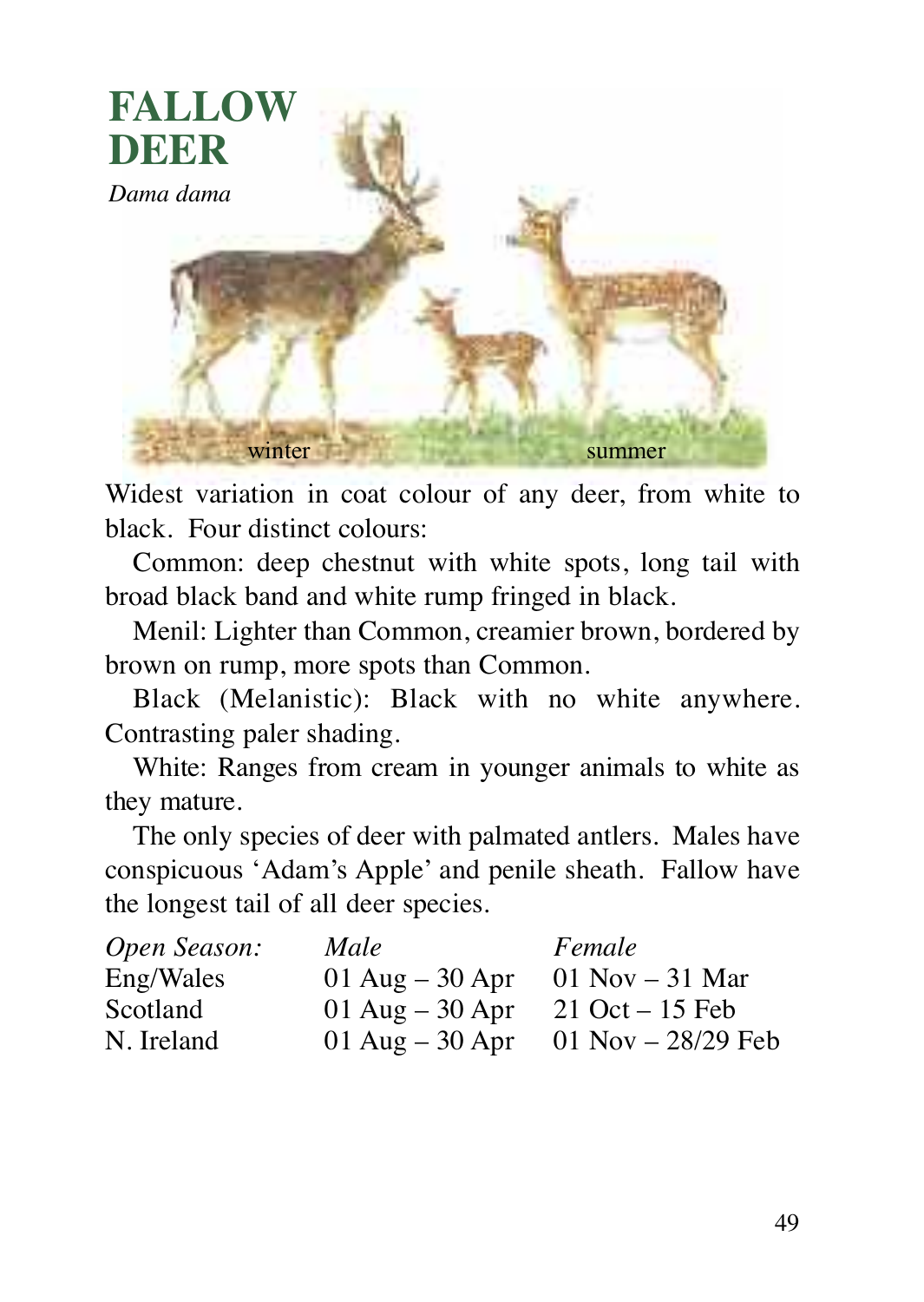### **MUNTJAC DEER**

*Muntiacus reevesi*



Small stocky deer with unusual gait and head-down posture on the move. Coat chestnut-brown in summer with paler chin and under parts. Winter coat grey-brown with paler under parts. Males grow their antlers from long pedicles on scull, producing pronounced 'v' shape. Mature males have upper canine teeth up to 3cms long, which can be visible. Flat beaver-like tail constantly flicked upwards whilst on the move exposing white underside. Both sexes have large facial glands below eyes for scent marking.

*Open season:* No statutory close season anywhere in Great Britain.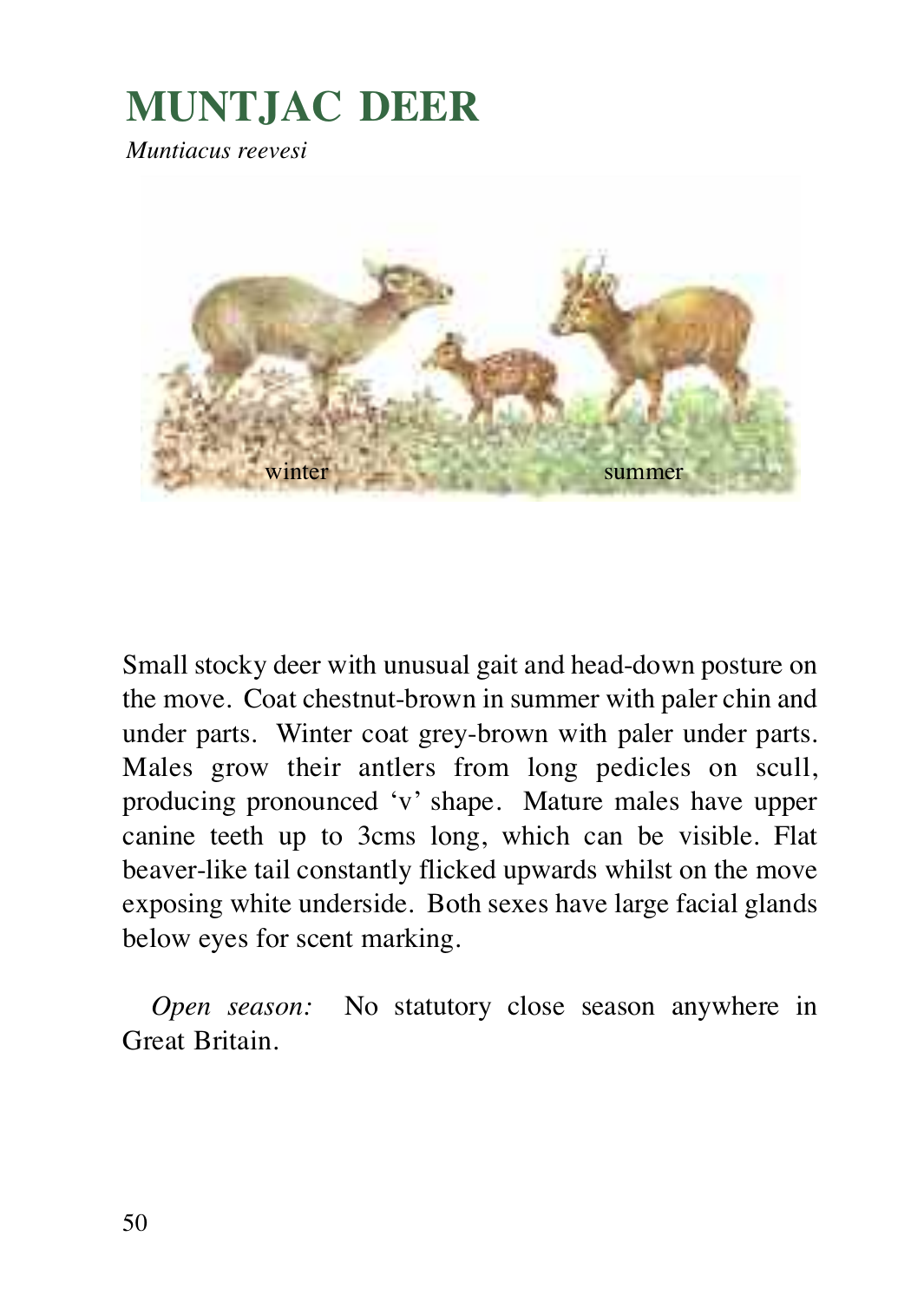### **RED DEER**

*Cervus elaphus*



Largest land mammal in UK but considerable variations in size: lowland/woodland deer very much larger and heavier than those on open hills. Summer coat reddish-brown, turning darker brown-grey in winter. Lighter rump patch extends on to back above short tail. Mature stag antlers typically long and multi-tined with prominent mane by late autumn.

| Open Season: | Male              | Female               |
|--------------|-------------------|----------------------|
| Eng/Wales    | 01 Aug $-$ 30 Apr | 01 Nov $-31$ Mar     |
| Scotland     | 01 Jul $-20$ Oct  | $21$ Oct $-15$ Feb   |
| N. Ireland   | 01 Aug $-$ 30 Apr | 01 Nov $- 28/29$ Feb |